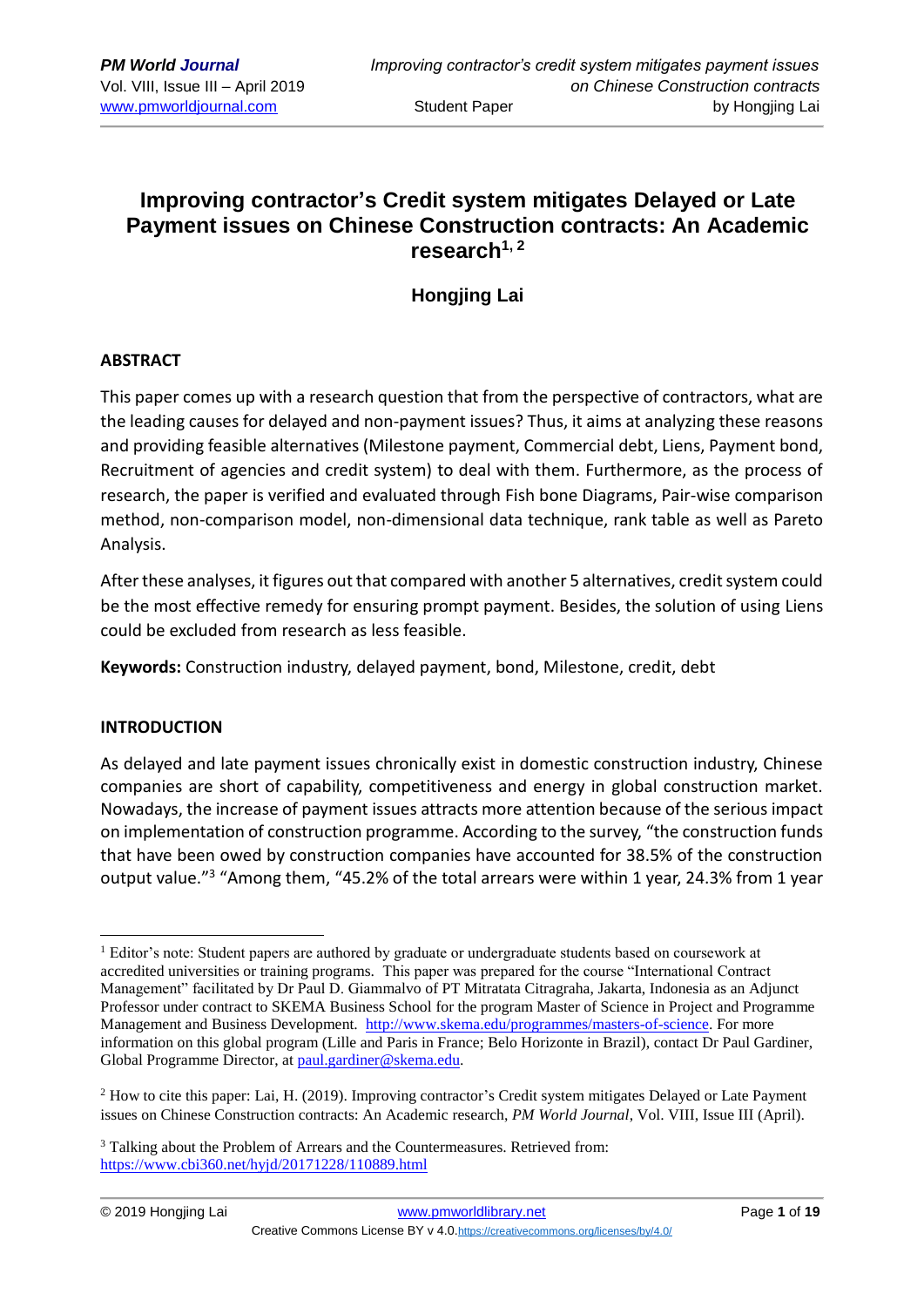to 2 years, 18.9% from 2 years to 3 years, and 11.6% over 3 years."<sup>4</sup> In the arrears project, there are government projects, state-owned enterprise projects, non-governmental projects, and foreign investment projects. "The projects in arrears of construction projects generally account for more than 50% of the total number of construction and completion projects".<sup>5</sup> Among them, real estate development projects, large-scale and extra-large projects are particularly outstanding. In conclusion, this problem probably destroys social economic principles as well as deteriorating social credit environment. "To some extent, it may increase the wages of enterprises in arrears among employees, causing decreasing employment rate."<sup>6</sup>

"To deal with delayed and late payment issues, it's crucial to identify and describe following 4 features": 7

- 1. year-on-year increase in arrears
- 2. particular exposure in government investment projects
- 3. Debt chain lengthening as well as multiple-layer debt relationship
- 4. decrease in construction project quality.

"Referring to these features, it shows that leading causes for delayed and late payment issues generally exist in two sides of project owner and contractor as well as the conflicts between them". <sup>8</sup> Therefore, the solutions should consider bilateral benefits, obligation and physical truth like corporate culture and organization structure. Nowadays, contractors' obligation and selfreflection are more likely to be ignored while dealing delayed payment issues. In the project management, supplier plays an essential role in organization theme. In the project board, senior suppliers take place to directing a project process. Through the analysis and evaluation of leading causes for delayed payment issues in Chinese construction companies, the role and obligation of contractors in delayed payment issues would be identified, discussed and verified.

Besides, in the project management, both of project owner and contractor have obligation and

<sup>4</sup> Default project Baidu Encyclopedia. Retrieved from:

[https://baike.baidu.com/item/%E6%8B%96%E6%AC%A0%E5%B7%A5%E7%A8%8B%E6%AC%BE/8587656?f](https://baike.baidu.com/item/%E6%8B%96%E6%AC%A0%E5%B7%A5%E7%A8%8B%E6%AC%BE/8587656?fr=aladdin) [r=aladdin](https://baike.baidu.com/item/%E6%8B%96%E6%AC%A0%E5%B7%A5%E7%A8%8B%E6%AC%BE/8587656?fr=aladdin)

<sup>5</sup> Default project Baidu Encyclopedia. Retrieved from [https://baike.baidu.com/item/%E6%8B%96%E6%AC%A0%E5%B7%A5%E7%A8%8B%E6%AC%BE/8587656?f](https://baike.baidu.com/item/%E6%8B%96%E6%AC%A0%E5%B7%A5%E7%A8%8B%E6%AC%BE/8587656?fr=aladdin) [r=aladdin](https://baike.baidu.com/item/%E6%8B%96%E6%AC%A0%E5%B7%A5%E7%A8%8B%E6%AC%BE/8587656?fr=aladdin)

<sup>&</sup>lt;sup>6</sup> Jiqing. Y. Thoughts on the arrears of construction projects in the construction field. Retrieved from: <https://wenku.baidu.com/view/9c6f6a182f3f5727a5e9856a561252d380eb20fc.html>

<sup>7</sup> Report of Causes and Countermeasures of the Arrears. Retrieved from: <https://wenku.baidu.com/view/c14f1b98b8f3f90f76c66137ee06eff9aef849cd.html>

<sup>8</sup> Report of Causes and Countermeasures of the Arrears. Retrieved from: <https://wenku.baidu.com/view/c14f1b98b8f3f90f76c66137ee06eff9aef849cd.html>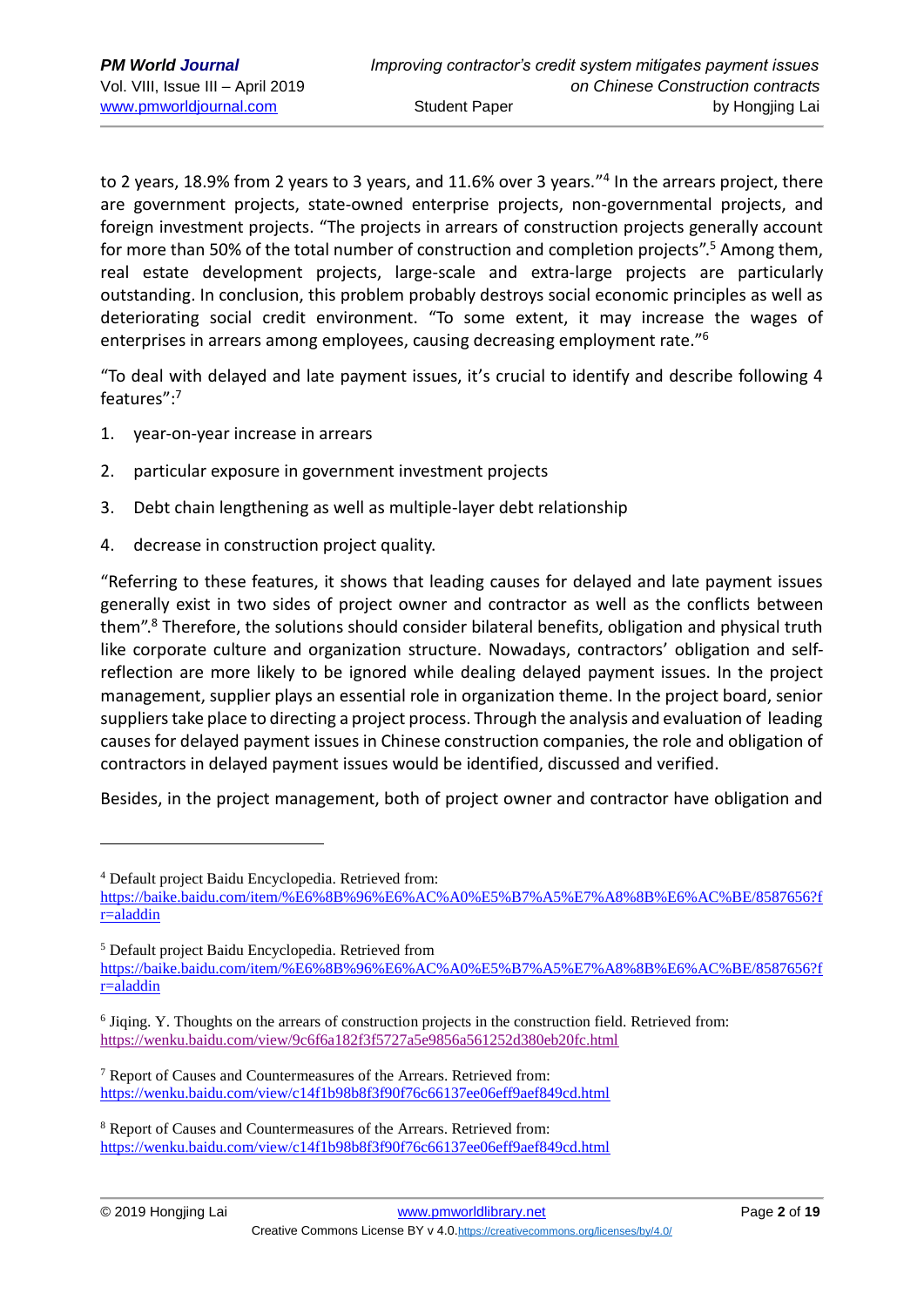rights to in charge of and tackle delayed or late payment issue. According to the "**APM Competence 1: ethic, compliance and professionalism**." 9 It mentions that "compliance entails understanding and abiding by relevant legal duties, rights and processes".<sup>10</sup> To some extent, emphasis of "legal responsibilities and requirements of contractor's certification and monitor system should be considered seriously in project management".<sup>11</sup> Besides, for contractors, it must be focused on ensuring the enforceable of the contract, which also emphasizes that "LEGALITY- of the intent, methodology or deliverable Contracts cannot be enforced that do something which is illegal."<sup>12</sup>

Moreover, stakeholder's interest conflict should be considered more in conflict management and risk management in project. In the project management, any uncertainty could be exist. Therefore, this article would mention methods of contract management like punch lists to reduce the uncertainty and risk. "What this means to the project controls professional is that an activity is not 100% until the punch list has been completed OR that another activity has to be added at the end of the project called "Complete Punch list" and that activity has an appropriate duration and is cost loaded with the amount of money retained."<sup>13</sup> In the part of conflict management, effective conflict management exploits healthy conflict to support group development and learning, and tackles negative conflict to prevent differences from becoming destructive elements in change initiatives. This competence helps contractors to avoid and secure interests in project conflicts.

<sup>&</sup>lt;sup>9</sup> APM. Association for project management. Retrieved from: <https://www.apm.org.uk/resources/find-a-resource/competence-framework/>

<sup>&</sup>lt;sup>10</sup> About Nationwide Prompt -Payment Laws in the Construction Industry. Retrieved from: <https://www.zlien.com/prompt-payment/>

<sup>11</sup> Y.LISA COLON. Federal Prompt Payment Act – Accuracy is Critical. Retrieved from: [https://www.smithcurrie.com/publications/common-sense-contract-law/federal-prompt-payment-act-accuracy-is](https://www.smithcurrie.com/publications/common-sense-contract-law/federal-prompt-payment-act-accuracy-is-critical/)[critical/](https://www.smithcurrie.com/publications/common-sense-contract-law/federal-prompt-payment-act-accuracy-is-critical/)

<sup>12</sup> GUILD OF PROJECT CONTROLS COMPENDIUM and REFERENCE (CaR). Retrieved from: <http://www.planningplanet.com/guild/gpccar/managing-contracts-managing-the-contract>

<sup>13</sup> GUILD OF PROJECT CONTROLS COMPENDIUM and REFERENCE (CaR). Retrieved from: <http://www.planningplanet.com/guild/gpccar/managing-contracts-managing-the-contract>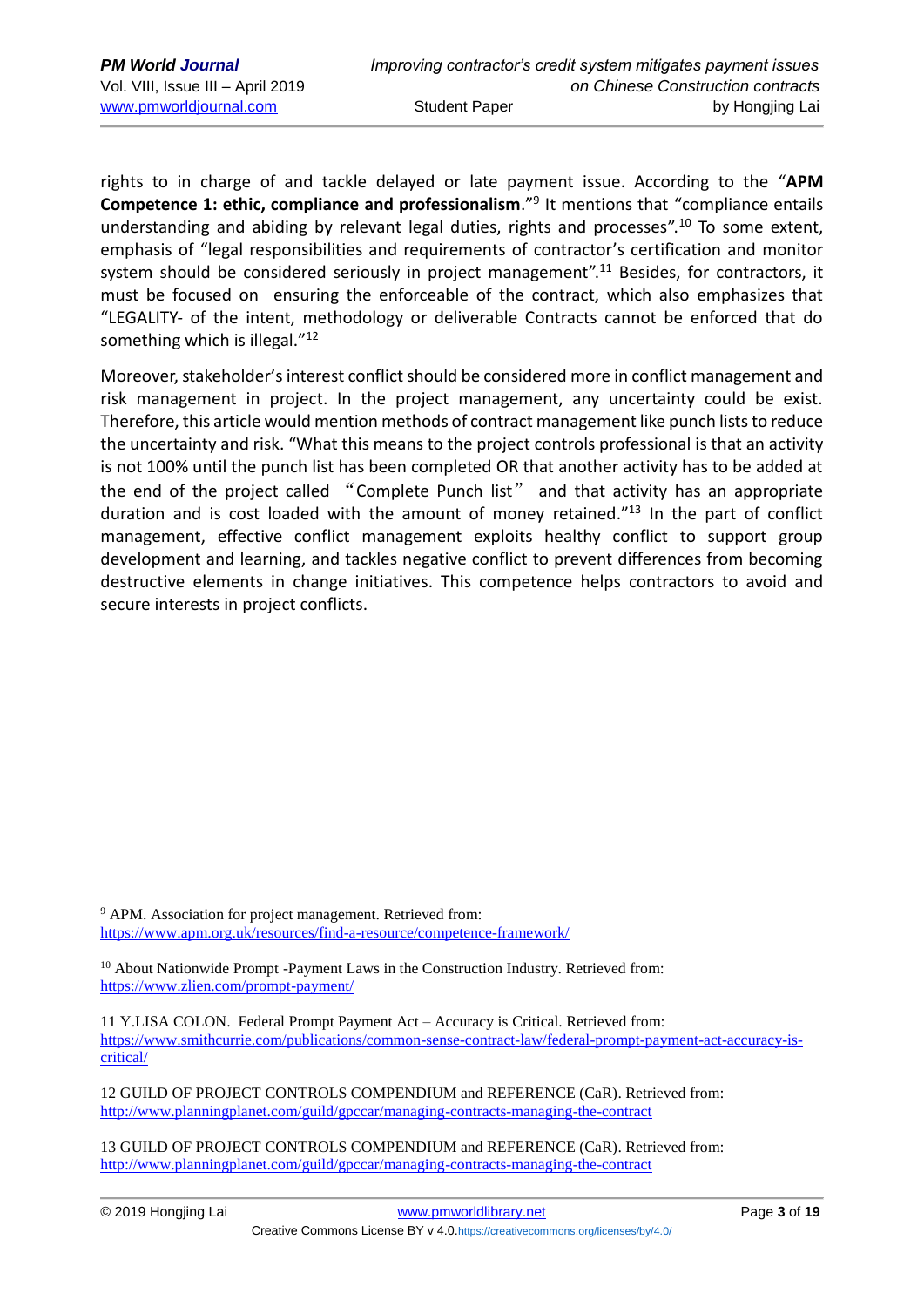

*Figure 1: Root cause analysis for leading cause for delayed payment<sup>14</sup>*

In conclusion, this article plans to describe, analyze and compare the leading causes for delayed and late payment issues in project owner and contractor. Moreover, it is supposed to evaluate and conclude the performance to solve different problems and reduce or avoid the conflicts in projects. After that, the main objective of this paper is to appraise the role and obligations of contractors during solving this issue.

## **METHODOLOGY**

#### **STEP 1: Problem definition**

Late payment of [invoices](https://www.designingbuildings.co.uk/wiki/Invoice) is a problem for most [suppliers](https://www.designingbuildings.co.uk/wiki/Supplier) of [goods and services.](https://www.designingbuildings.co.uk/wiki/Goods_and_services) "In tough economic times the problem gets worse as cash [retention](https://www.designingbuildings.co.uk/wiki/Retention) becomes a greater priority. It is frequently the largest and most powerful [client](https://www.designingbuildings.co.uk/wiki/Clients) groups who are the worst culprits".<sup>15</sup>

Most of the delayed payment issues could be considered as contractor's and owner's responsibilities and obligation. Here, to emphasis contractor's role for managing project and decreasing cost and lose in delayed payment problems, the alternative remedies for contractor should be discussed and identified.

<sup>&</sup>lt;sup>14</sup> By Author

<sup>&</sup>lt;sup>15</sup> Remedies for late payment in the construction industry. Retrieved from: https://www.designingbuildings.co.uk/wiki/Remedies for late payment in the construction industry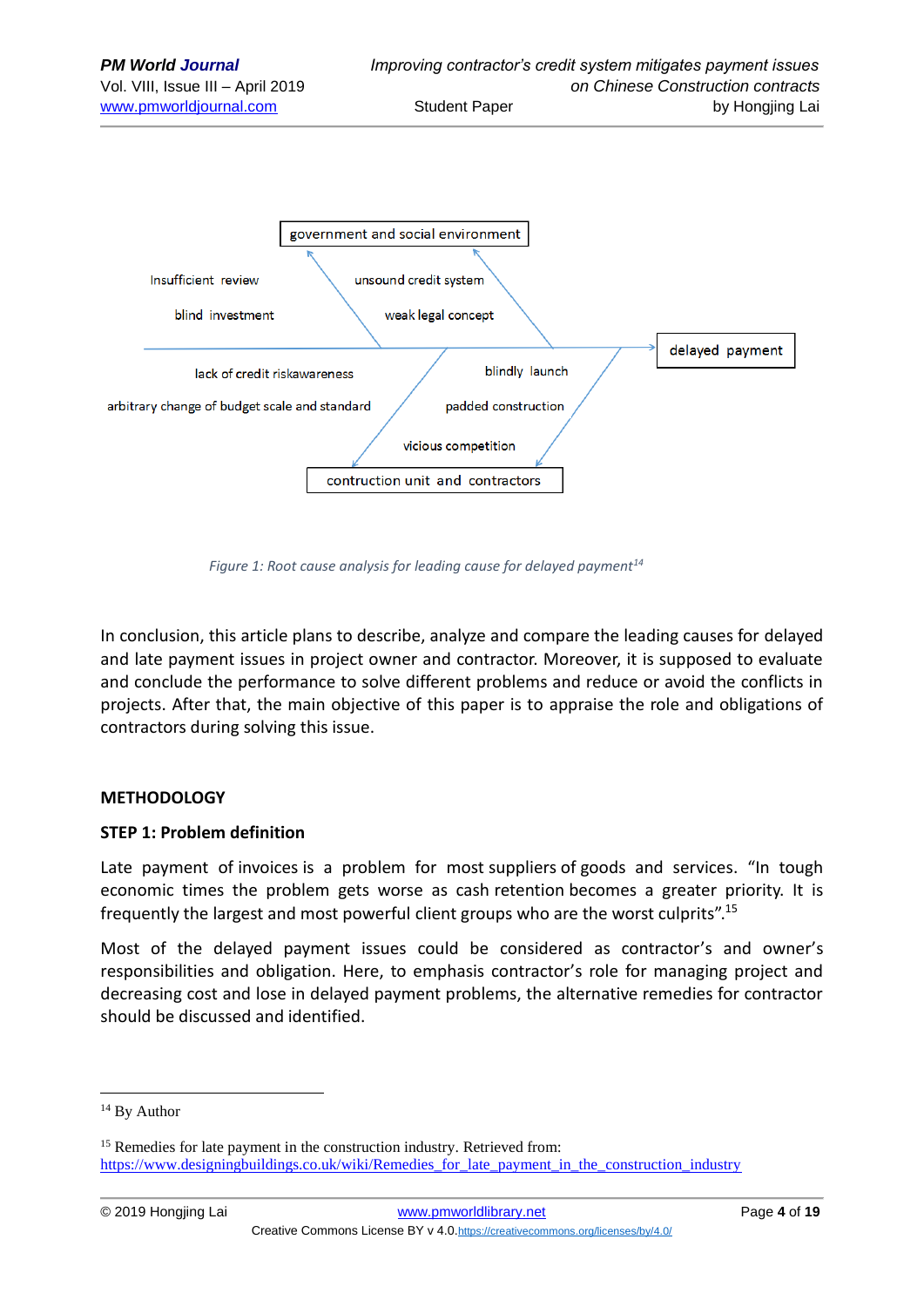### **STEP 2: Development of feasible alternatives**

"Issues relating to delay remain some of the most frequent legal issues to arise in relation to construction projects".<sup>16</sup> To explain the appropriate remedies for contractors, it could be separated into two parts. On the one hand, it would emphasize the legal obligation ensuring the integrity and feasibility of terms and the legal right managing the contract including credit certification and legal provision. On the other hand, it would focus on internal and external risk management for contractors.

1) **Milestone payment** is considered as a core factor for construction project and contractors are able to control and confirm timescale in terms and conditions to reduce time cost. Milestone payment is based on Activity-based management(ABM). Besides, "Activity-based costing can be considered an offshoot of activity-based management." <sup>17</sup> The definition and application of ABM and ABC are demonstrated in contract terms influencing decision-making. These are synonymous terms which often cause confusion in project control professionals particularly in determining completion dates and physical % complete. Essentially, a punch list or snag list is the work remaining AFTER "Substantial Completion". Otherwise, "the time is said to be "at large" and, under English law, a term will be implied that the contractor is to complete the works within a reasonable time".<sup>18</sup> Therefore, if delayed payment issues happen, owner could use the definition of "a reasonable time" to avoid obligation.

Moreover, it could learn from a real case that milestone payment mechanism in construction contract is still inadequate and need completion in specific situation. "There have not been many cases on this provision of the Construction Act and it is helpful to see the TCC's approach to the specific payment provisions that had been drafted into the Sub-Contract."<sup>19</sup> "In the meantime, in order to avoid costly and time consuming disputes, best practice remains to ensure that bespoke (or any) payment provisions are clear and unambiguous, leaving the parties in no doubt as to how and when payments are to be calculated and made."<sup>20</sup> Therefore, the improvement and completion of milestone management for contractors could be an effective method to

<sup>20</sup> MILESTONE PAYMENTS MAY NOT BE AN ADEQUATE PAYMENT MECHANISM IN CONSTRUCTION CONTRACTS - WHAT YOU NEED TO KNOW. Retrieved from: <https://gowlingwlg.com/en/insights-resources/articles/2018/milestone-payments-in-construction-contracts/>

<sup>&</sup>lt;sup>16</sup> Remedies for delay in construction contracts. Retrieved from: <https://www.lexology.com/library/detail.aspx?g=7bd565a6-211f-4e51-a270-401e77fcf785>

<sup>&</sup>lt;sup>17</sup> INVESTOPDIA, Activity-based management - ABM. Retrieved from: <https://www.investopedia.com/terms/a/abm.asp>

<sup>&</sup>lt;sup>18</sup> Remedies for delay in construction contracts. Retrieved from: <https://www.lexology.com/library/detail.aspx?g=7bd565a6-211f-4e51-a270-401e77fcf785>

<sup>19</sup> MILESTONE PAYMENTS MAY NOT BE AN ADEQUATE PAYMENT MECHANISM IN CONSTRUCTION CONTRACTS - WHAT YOU NEED TO KNOW. Retrieved from: <https://gowlingwlg.com/en/insights-resources/articles/2018/milestone-payments-in-construction-contracts/>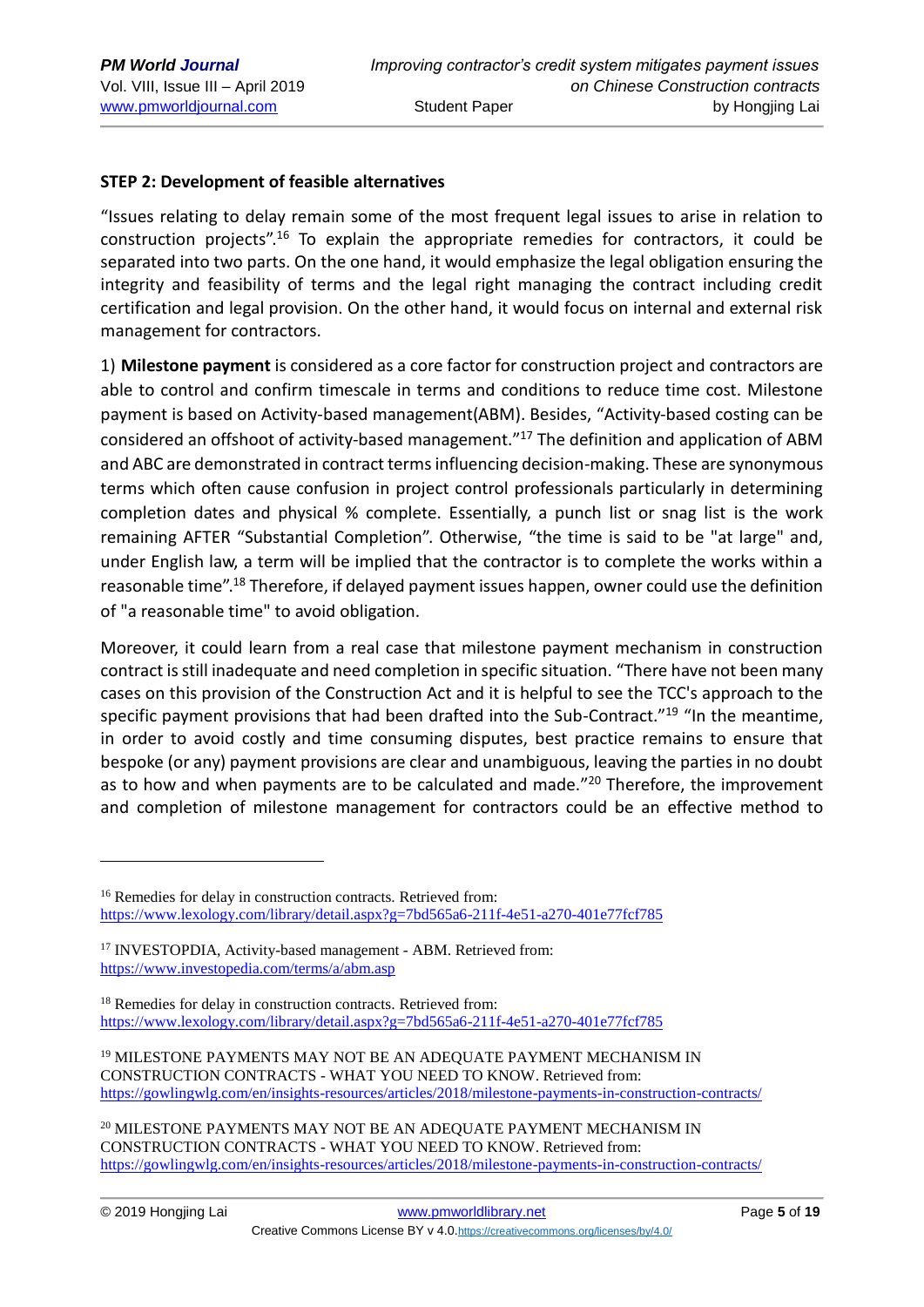reduce delayed payment situation.

2) "Credit system<sup>"21</sup> refers to corporation's credit management system. To some extent, contractors should take it into account in each progress of project's implementation. During the previous research work, contractors should specially investigate project's legality, owner's credibility and cash flow situation. It is important to prevent contractors through advance to make a tender. Besides, contractors should emphasize and insist of contract's evaluation and assessment work to decrease risk factors. "While signing in large project contract, contractors should consult lawyer or make legal certification to avoid missing and unequal clauses".<sup>22</sup>

In conclusion, this measure aims at completing contractors' credit system to develop their legal consciousness and capability to use legal means in delayed payment issues.

3) **Commercial Debt** which is the most direct and effective solutions to prevent contractors' financial loss in delayed payment issues. It is reported that "Introduced in 2013, [The Late](https://www.designingbuildings.co.uk/wiki/The_Late_Payment_of_Commercial_Debts_Regulations)  [Payment of Commercial Debts Regulations](https://www.designingbuildings.co.uk/wiki/The_Late_Payment_of_Commercial_Debts_Regulations) bolster the provisions of the [Late Payment](https://www.designingbuildings.co.uk/wiki/Late_payment) of Commercial Debts (Interest) [Act"](https://www.designingbuildings.co.uk/wiki/Act).<sup>23</sup> During the negotiation with project owner, contractors should grasp legal provisions and use legal means to obtain economic compensation. Such an express provision of commercial debt is essential to avoid disputes on this issue especially if it goes to unnecessary expensive arbitration or litigation proceedings.

4) **Liens** which is explained to use property as collateral security to ensure the prompt payment in construction contract. Therefore, to agree the clauses with owners in contract, according to the factual situation, contractors could use liens to constraint owners responsibility in paying on the regulated deadline. Otherwise, contractors have a legal right to handle mortgage property. Nevertheless, while contractors using lien right to get compensation, they also need to consider of the difference between the statutory lien and lien created by the indeed of trust. In other words, "where a deed of trust memorializing a lender's mortgage interest is recorded prior to the time the work on the property is begun, as is often the case where property is purchased pursuant to such a deed of trust prior to contracting for or beginning construction on the property, the deed of trust would typically have priority".<sup>24</sup>

5) **Payment bond** which is regulated in the contract's terms, plays an important role in

<sup>&</sup>lt;sup>21</sup> Definition of credit system in Baidu Baike. Retrieved from: <https://baike.baidu.com/item/%E4%BF%A1%E7%94%A8%E5%88%B6%E5%BA%A6/7899708?fr=aladdin>

<sup>22</sup> Measures to prevent arrears. Retrieved from: <http://m.lawtime.cn/info/gongcheng/jzgcsp/201709053349899.html>

 $23$  Remedies for late payment in the construction industry. Retrieved from: https://www.designingbuildings.co.uk/wiki/Remedies for late payment in the construction industry

<sup>&</sup>lt;sup>24</sup> Payment Remedies in Construction Contracts. Retrieved from: <https://mcsmag.com/payment-remedies-construction-contracts/>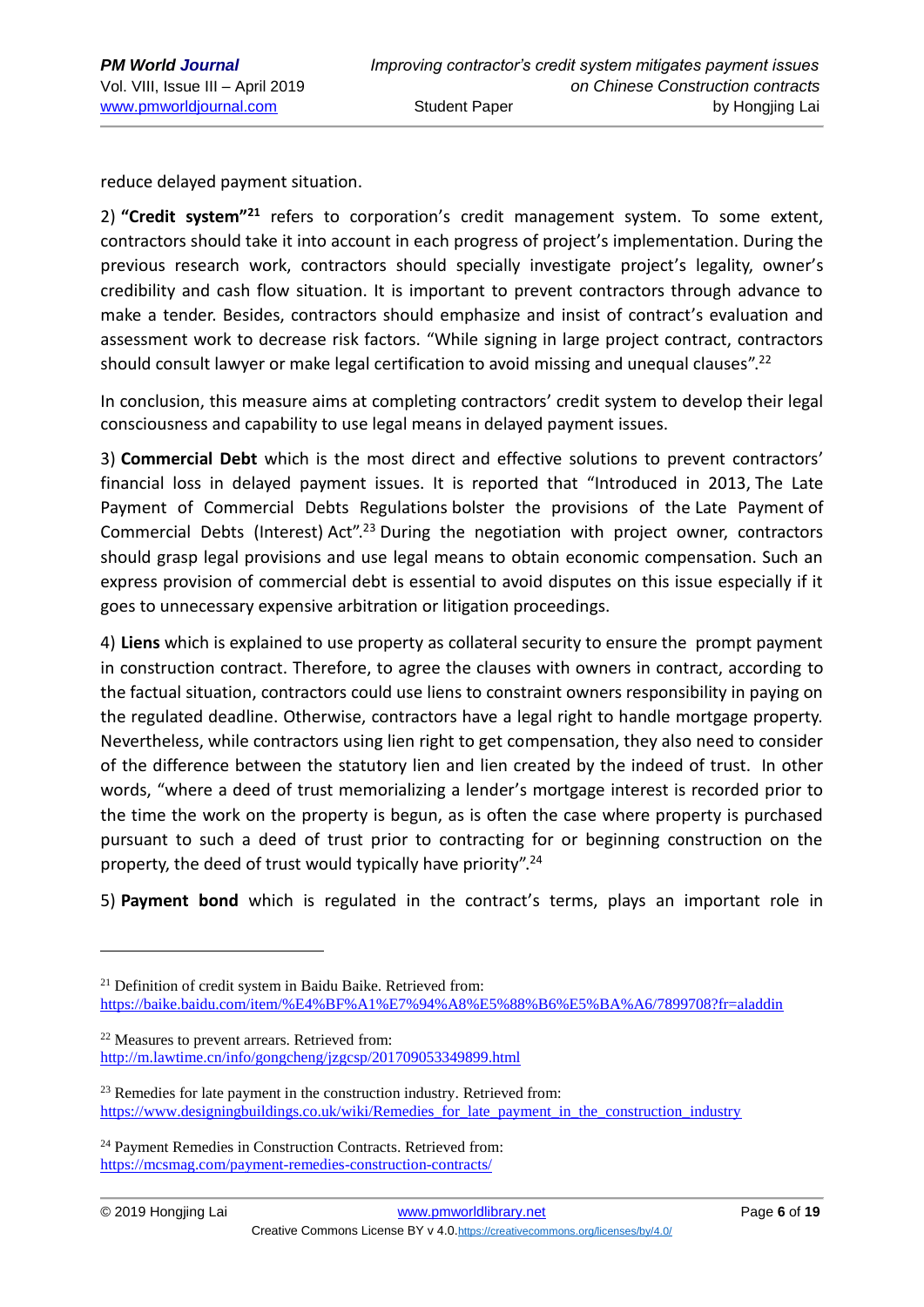construction projects. "The payment bond forms a three-way contract between the Owner, the contractor and the surety, to make sure that all subcontractors, laborers, and material suppliers will be paid leaving the project lien free."<sup>25</sup> To some extent, the payment bond aims at protecting and enhancing contractors rights and benefits, which is the only option or tool that some suppliers and subcontractors have so they can get paid for their services and labor. From the perspective of contractor, as "project owners are now using the subcontractor default insurance in conjunction with payment and performance bonds<sup>"26</sup>, contractors could use payment bond to avoid these situations.

6) **Recruitment of agencies** is regarded as a popular and effective way for contractors to ensure prompt payment and it could be beneficial for external risk management. Using recruitment of agencies could be considered as escrow, which suggest that "instead of immediately giving the seller the purchase amount, the buyer may [deposit](https://investinganswers.com/node/5251) the [moneyi](https://investinganswers.com/node/5074)nto an escrow account and attach certain stipulations to the purchase agreement."<sup>27</sup> In fact, agencies are external resources to reduce risk because they either have a healthy cash balance of working capital, a bank facility or will use [invoice finance](https://www.gov.uk/business-finance-explained/invoice-financing) to secure early payment. "This invoice finance could include factoring, when a finance company buys the agency's debt and then collects it from the client, or invoice discounting, when a finance company loans the agency money against the invoice, using it as collateral". 28

Nevertheless, when contractors negotiate with agencies, they also need to insist on same period invoicing and terms as agencies and clients. Otherwise, contractors have rights to stop work even terminating contract. Once these terms been agreed, they should be concluded in the contract and use a separate schedule if required.

We will have a look at specific attributes that will allow us to assess each of the alternative resolution for delayed payment in order to analyse them quantitatively. The said attributes are the following.

"Financial feasibility"<sup>29</sup> this attribute aims at analyze and evaluate financial investment for each remedies and their relationship with decision-thinking.

<sup>27</sup> Investing Answers, Escrow. Retrieved from: <https://investinganswers.com/financial-dictionary/real-estate/escrow-65>

<sup>&</sup>lt;sup>25</sup> How Payment Bonds Work on Construction Projects. Retrieved from: <https://www.thebalancesmb.com/how-payment-bonds-work-on-construction-projects-844794>

<sup>&</sup>lt;sup>26</sup> How Payment Bonds Work on Construction Projects. Retrieved from: <https://www.thebalancesmb.com/how-payment-bonds-work-on-construction-projects-844794>

<sup>&</sup>lt;sup>28</sup> Ensure you get paid when contracting. Retrieved from: [https://www.contractorcalculator.co.uk/ensuring\\_payment\\_contracting.aspx](https://www.contractorcalculator.co.uk/ensuring_payment_contracting.aspx)

 $29$  Anna Regína Björnsdóttir. (2010). Financial feasibility assessments. Retrieved from [https://skemman.is/bitstream/1946/4452/1/Assessments\\_fixed.pdf](https://skemman.is/bitstream/1946/4452/1/Assessments_fixed.pdf)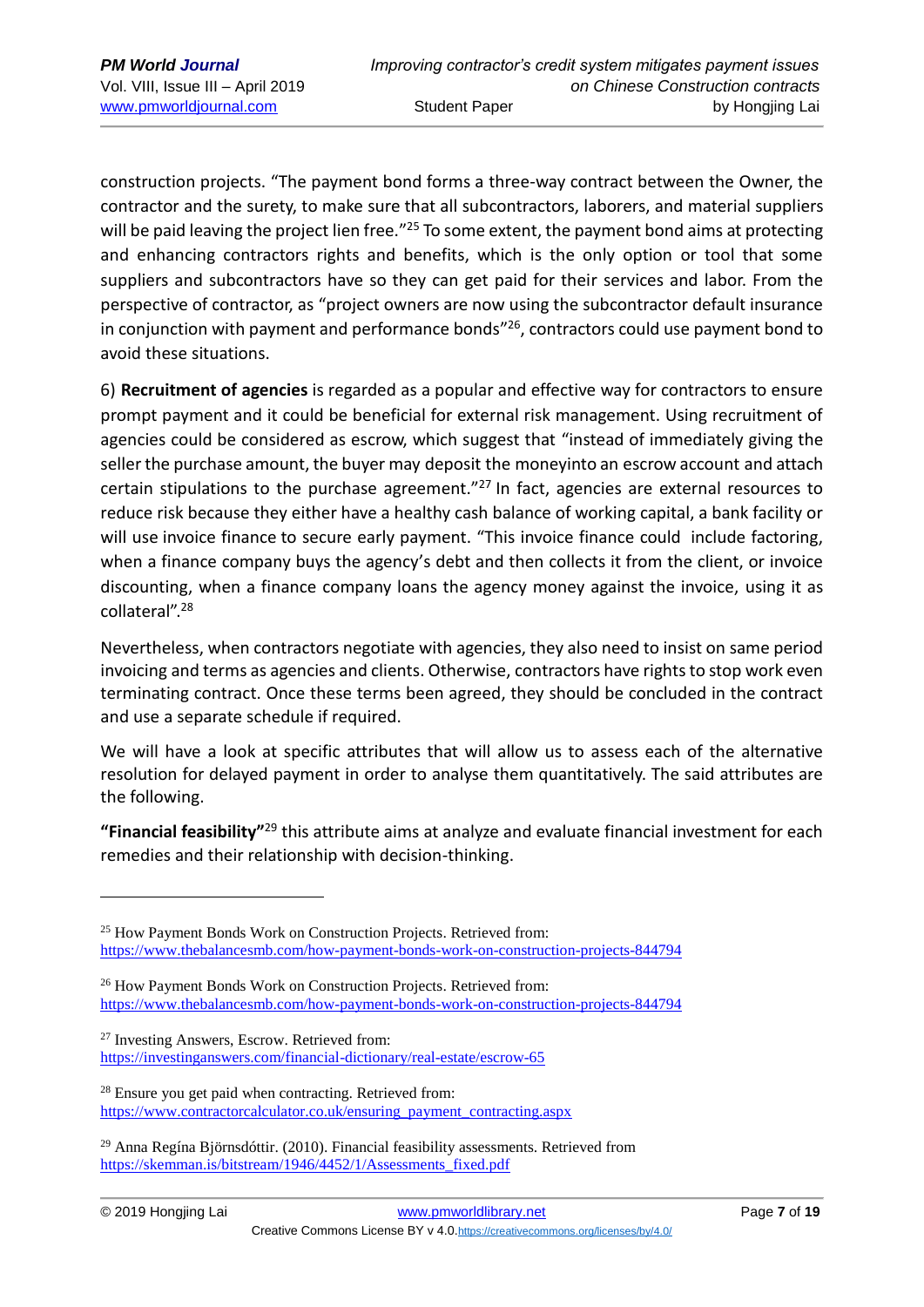**"Uncertainty"** <sup>30</sup> this attribute expounds and assesses the uncertainty in applying these solutions. To some extent, Application of the suggested risk and uncertainty extenuating techniques in practise was shown as analysis of precision and bias dependence with available information at different stages of appraisal phase $31$ .

**Partnership** is the core relationship management of contractor and stakeholders. In addition, "delay in payment is directly related to cash flow which is critical to each stakeholder". <sup>32</sup> Here, it would evaluate the partnership factor's influence in handling payment issue.

**Lawsuits/Litigation records** is considered as the most significant feature of legal provisions and regulations, which is effective and crucial for contract completion. "Without some largely specialist contractors, the only redress would be a legal one involving specialists and lawyers seeking formal redress through the courts or adjudication".<sup>33</sup>

**"Accuracy"** <sup>34</sup> this attribute describes the accuracy requirement for contractors in practicing these remedies. To some extent, it would explain the accuracy of completion of terms and application of feasible legal rights as well as assessment data from risk management in factual project environment.

**"Surety bonding"** <sup>35</sup> is defined as a surety bond or [surety](https://en.wikipedia.org/wiki/Surety) is a promise by a surety or guarantor to pay one party (the oblige) a certain amount if a second party (the principal) fails to meet some obligation, such as fulfilling the terms of a contract. The surety bond protects the oblige against losses resulting from the principal's failure to meet the obligation. Following analysis would like to relate the surety bonding with feasible solutions to contractors to assess its importance.

**"Credit score" <sup>36</sup>** this attribute describe the credit scores for contractors in practicing these remedies as credit is regarded as the foundation of project cooperation. To some extent, it also determines and evaluates the potential risk while implement these alternatives.

<sup>33</sup> The cause of late payment in construction. Retrieved from: [https://www.designingbuildings.co.uk/wiki/The\\_causes\\_of\\_late\\_payment\\_in\\_construction](https://www.designingbuildings.co.uk/wiki/The_causes_of_late_payment_in_construction)

<u>.</u>

<sup>&</sup>lt;sup>30</sup> L. Ustinovičius and D. Migilinskas and J. Tamošaitienė and E.K. Zavadskas.

UNCERTAINTY ANALYSIS IN CONSTRUCTION , PROJECT'S APPRAISAL PHASE. Retrieved from: <https://pdfs.semanticscholar.org/0265/7c64c84c4d6ddb7e81f4edbb3fac674daf22.pdf>

<sup>31</sup> L. Ustinovičius et al. UNCERTAINTY ANALYSIS IN CONSTRUCTION PROJECT'S APPRAISAL PHASE. Retrieved from: <https://pdfs.semanticscholar.org/0265/7c64c84c4d6ddb7e81f4edbb3fac674daf22.pdf>

<sup>&</sup>lt;sup>32</sup> Yun.C and Zhigen.H and Quan.L and Maoyang.Z. Risk Propagation of Delayed Payment in Stakeholder Network of Large Hydropower Project Construction considering Risk Resistance and Mitigation. Retrieved from: <https://www.hindawi.com/journals/mpe/2018/8013207/>

<sup>&</sup>lt;sup>34</sup> Abedelsalam H. Nasser. (2013, November). The Effect of Payment Delay on Construction Projects in GazaStrip. Retrieved from: <http://library.iugaza.edu.ps/thesis/111755.pdf>

<sup>&</sup>lt;sup>35</sup> Wikipedia, Surety Bond. Retrieved from: [https://en.wikipedia.org/wiki/Surety\\_bond](https://en.wikipedia.org/wiki/Surety_bond)

<sup>&</sup>lt;sup>36</sup> Wikipedia, Credit score. Retrieved from: [https://en.wikipedia.org/wiki/Credit\\_score](https://en.wikipedia.org/wiki/Credit_score)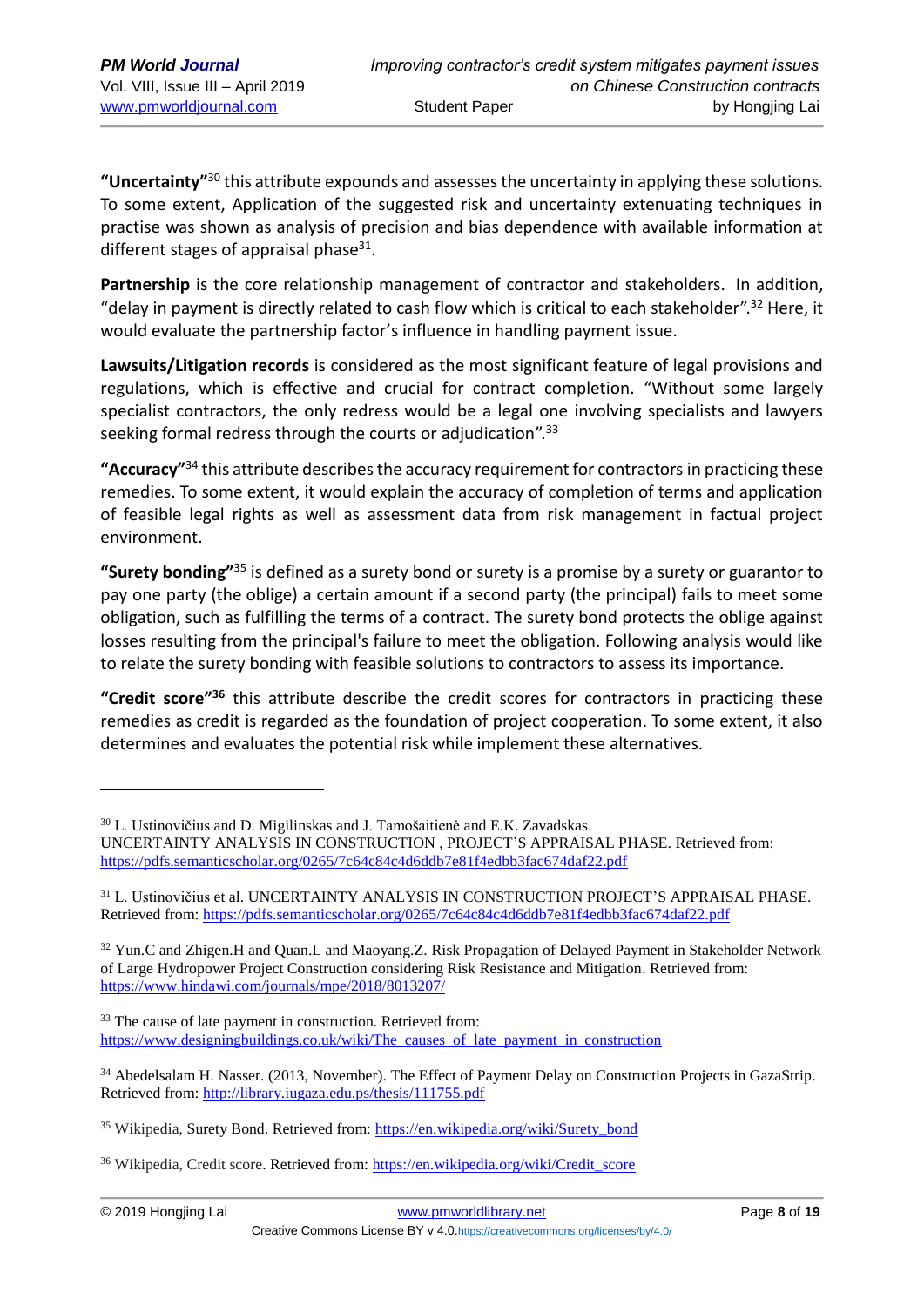#### **STEP 3: Development of outcomes for each alternatives**

Normally, it could be found that each remedy has advantages and disadvantages. Therefore, while evaluating them, each solution should be compared with others. This article would use weight analysis to score and calculate each method. The 5 attributes would be demonstrated in 3 colour while green is more effective for delayed issue compared with the yellow and red one. This method is considered as **non-compensatory model** based on a disjunctive reasoning, aiming at ranking the grades to compare the effectiveness against the chosen attributes.

|               | Financial<br>feasibilit<br>y | Unce<br>rtaint<br>y | Partner<br>ship | Lawsui<br>ts/Litig<br>ation<br>records | Accuracy       | Surety<br>bondi<br>ng | Credit<br>score | Ordinal<br>ranking |
|---------------|------------------------------|---------------------|-----------------|----------------------------------------|----------------|-----------------------|-----------------|--------------------|
| Financial     |                              |                     |                 |                                        |                |                       |                 |                    |
| feasibility   |                              | $\Omega$            | $\mathbf 1$     | $\overline{0}$                         | 1              | $\Omega$              | $\overline{0}$  | 2                  |
| Uncertainty   | 1                            |                     | 1               | 1                                      | $\Omega$       | $\Omega$              | $\Omega$        | 3                  |
| Partnership   | $\Omega$                     | $\Omega$            |                 | $\overline{0}$                         | $\Omega$       | $\Omega$              | $\Omega$        | 0                  |
| Lawsuits/Liti |                              |                     |                 |                                        |                |                       |                 | 1                  |
| gation        | $\overline{0}$               | $\overline{0}$      | 1               |                                        | $\overline{0}$ | $\overline{0}$        | $\overline{0}$  |                    |
| records       |                              |                     |                 |                                        |                |                       |                 |                    |
| Accuracy      | $\overline{0}$               | 1                   | 1               | 1                                      |                | $\mathbf{1}$          | $\overline{0}$  | 4                  |
| Surety        |                              |                     |                 |                                        |                |                       |                 | 5                  |
| bonding       | 1                            | $\mathbf{1}$        | 1               | 1                                      | $\overline{0}$ |                       | 1               |                    |
| Credit score  | $\overline{0}$               | 1                   | 1               | 1                                      | 1              | $\mathbf{0}$          |                 | 4                  |

*Figure 2: Pair-wise comparison of attributes<sup>37</sup>*

In this assessment, it shows that Sure bonding ranks at the top. Then, it is followed by uncertainty and accuracy, which are weight equally. Nevertheless, the most not necessary attribute is partnership, which could be seen from the table that it always scored at 0 in comparison with other attributes.

#### **STEP 4: Selection of a criterion**

Here, we would like to apply a **multiple attributes' decision making model** based on a qualitative analysis, which aims at comparing the attributes to the alternative remedies, in order to figure out the most effective option possible. In the model below we used 3 colors:

Green= good Yellow= medium Red= bad

<sup>&</sup>lt;sup>37</sup> By Author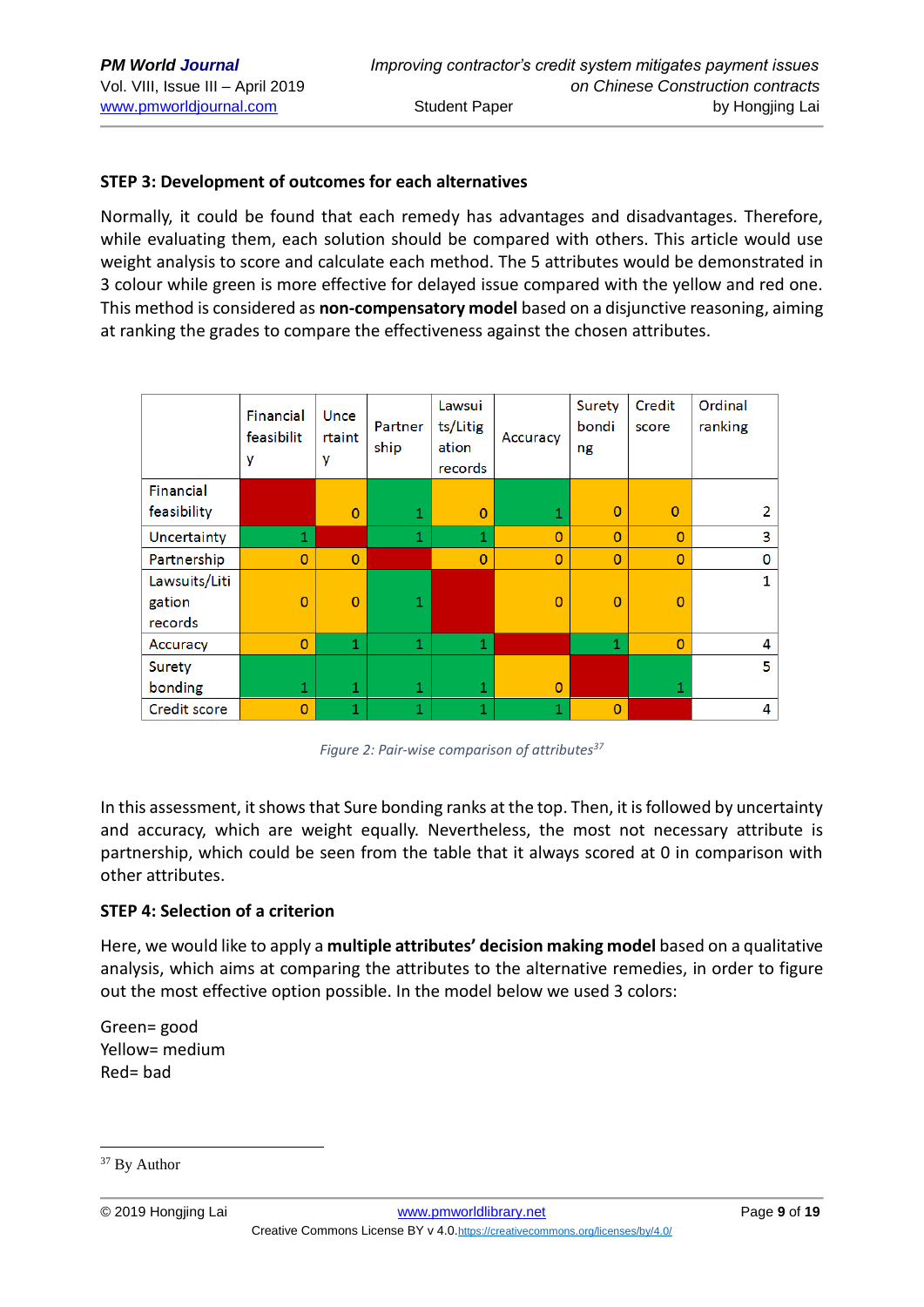|                                     | <b>Milesto</b><br>ne<br>paymen<br>t | Commer<br>cial debt | Liens      | Payment<br>bond | Recruitment of<br>agencies | Credit system |
|-------------------------------------|-------------------------------------|---------------------|------------|-----------------|----------------------------|---------------|
| Financial<br>feasibilit<br>۷        | high                                | high                | mediu<br>m | high            | high                       | medium        |
| <b>Uncertai</b><br>nty              | high                                | high                | mediu<br>m | high            | medium                     | high          |
| <b>Partners</b><br>hip              | no                                  | yes                 | no         | yes             | yes                        | yes           |
| Lawsuits<br>/Litigatio<br>n records | high                                | medium              | high       | medium          | low                        | high          |
| Accuracy                            | high                                | medium              | mediu<br>m | high            | low                        | high          |
| Surety<br>bonding                   | high                                | medium              | mediu<br>m | high            | medium                     | high          |
| Credit<br>score                     | high                                | high                | mediu<br>m | high            | high                       | high          |

*Figure 3: Matrix analysis, non-comparison method<sup>38</sup>*

#### We are now going to weight each attribute:

|               | <b>Milestone</b> | Commercial     | liens        | Payment      | Recruitment    | Credit       |  |
|---------------|------------------|----------------|--------------|--------------|----------------|--------------|--|
|               | payment          | debt           |              | bond         | of agencies    | system       |  |
| Financial     | $\mathbf{1}$     | $\mathbf{1}$   | 0,5          | $\mathbf{1}$ | $\mathbf{1}$   | 0,8          |  |
| feasibility   |                  |                |              |              |                |              |  |
| Uncertaint    | $\mathbf{1}$     | 0,8            | 0,6          | $\mathbf{1}$ | 0,7            | $\mathbf{1}$ |  |
| y             |                  |                |              |              |                |              |  |
| Partnership   | 0,5              | 0,6            | $\mathbf{0}$ | 1            | $\mathbf{1}$   | 1            |  |
| Lawsuits/Li   | 0,5              | 0,4            | $\mathbf{1}$ | 0.6          | $\overline{0}$ | $\mathbf{1}$ |  |
| tigation      |                  |                |              |              |                |              |  |
| records       |                  |                |              |              |                |              |  |
| Accuracy      | 0,8              | 0,8            | 0,5          | 0,9          | $\mathbf{0}$   | $\mathbf{1}$ |  |
| Surety        | $\mathbf{1}$     | 0,8            | 0,6          | $\mathbf{1}$ | 0,6            | $\mathbf{1}$ |  |
| bonding       |                  |                |              |              | 截图(Alt + A)    |              |  |
| Credit        | 0,8              | $\overline{1}$ | 0,7          | $\mathbf{1}$ | $\mathbf{1}$   | $\mathbf{1}$ |  |
| score         |                  |                |              |              |                |              |  |
| <b>Totals</b> | 5,6              | 5,4            | 4,1          | 6,6          | 4,3            | 6,8          |  |

*Figure 4: Matrix analysis<sup>39</sup>*

<u>.</u>

<sup>&</sup>lt;sup>38</sup> By Author

<sup>&</sup>lt;sup>39</sup> By Author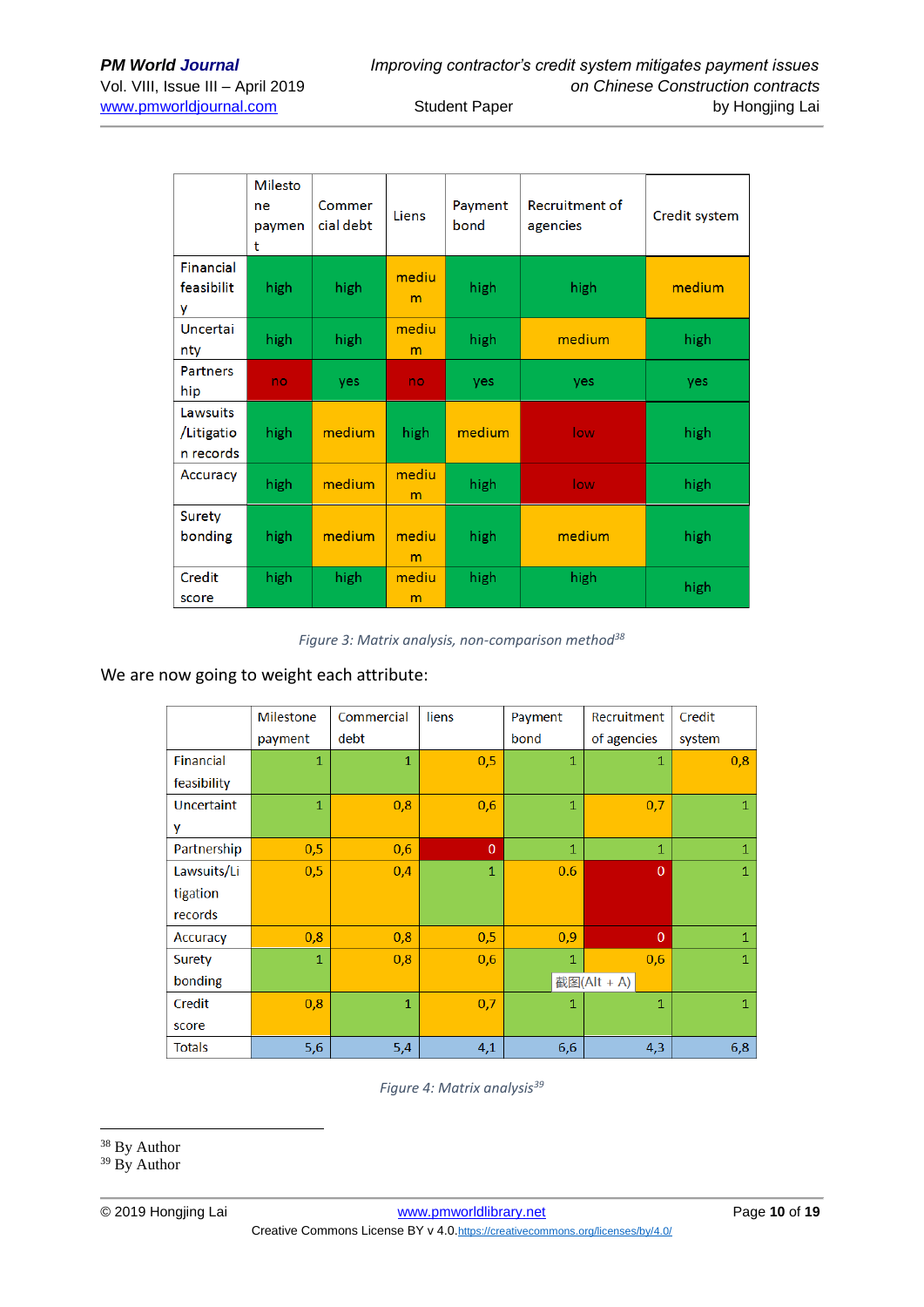In conclusion, through the analysis of this method, we could evaluate the weight of these options. This table demonstrates that each alternative with a total over 6 could be determined as the more effective method. **Therefore, the liens could be eliminated.** To some extent, we can figure out that liens are less likely to make payoff in delayed payment issues. This is because that contractors would pay much money and time in contract conflicts while using liens to ensure prompt payment. Getting legal rights in contract through legal means is complex and timeconsuming. Besides, it also shows that recruitment of agencies method is 4,3. Recruitment of agencies could solve some delayed payment issue as the agency company would share some risks. Nevertheless, the collaboration with agencies also have disputes of payment problem.

The best effective remedy through the assessment are credit system and payment bond.

#### **FINDING**

#### **STEP 5: Analysis and comparison of the alternatives**

After analysis and comparison of these alternatives, now, we are gonging to summarize the selection and determination of preferred alternatives, which we assessed in step three and four by using **non-dimensional data technique<sup>40</sup>** allowing us to calculate and rank the alternatives by comparing the weight of the attributes with the weight of the alternative. As we suggested to exclude the least influential remedy: liens, we are now focusing on the other five remaining alternatives.

|                                       | Step 1 | Step 2                                       | Milestone payment Commercial debts   Payment bond |            |     |            |      |            | Recruitment of agencies |            | Credit system |            |
|---------------------------------------|--------|----------------------------------------------|---------------------------------------------------|------------|-----|------------|------|------------|-------------------------|------------|---------------|------------|
|                                       |        | Relative ranking Normalized weight $(A)$ (B) |                                                   | $(A)^*(B)$ | (C) | $(A)^*(C)$ | (D)  | $(A)^*(D)$ | (E)                     | $(A)^*(E)$ | $\sqrt{}$     | $(A)^*(F)$ |
| <b>Financial feasibility</b>          |        | 0,2                                          |                                                   | 0,2        |     | 0,2        |      | 0,2        |                         | 0,20       | 0,8           | 0,16       |
| Uncertainty                           |        | 0,3                                          |                                                   | 0.3        | 0.8 | 0.24       |      | 0,3        | 0,7                     | 0,21       |               | 0,30       |
| Partnership                           |        |                                              | 0 <sub>0.5</sub>                                  |            | 0,6 |            |      |            |                         |            |               | 0          |
| Lawsuits/Litigation<br><b>records</b> |        | 0.1 0.5                                      |                                                   | 0.05       | 0,4 | 0,04       | 0,6  | 0,06       |                         |            |               | 0,10       |
| Accuracy                              |        |                                              | 0,4 0,8                                           | 0.32       | 0.8 | 0.32       | 0.9  | 0.36       |                         |            |               | 0.40       |
| Surety bonding                        |        | 0.5                                          |                                                   | 0.5        | 0,8 | 0,40       |      | 0,50       | 0,6                     | 0,30       |               | 0,50       |
| <b>Credit score</b>                   |        |                                              | 0,4 0,8                                           | 0,32       |     | 0,40       |      | 0,40       |                         | 0.40       |               | 0,40       |
| Total                                 | 10     | 1,00                                         |                                                   | 1,78       |     | 1,69       | 1,82 |            |                         | 1.11       |               | 1,86       |

*Figure 5: Non-dimensional data technique<sup>41</sup>*

Therefore, through the table, it figures out how to rank different remedies and the final results for suggesting the most feasible alternatives. After the analysis and assessment, it demonstrate that credit system is the most effective, which is followed by payment bond and milestone payment. Nevertheless, recruitment of agencies has much lower impact on ensuring prompt payment.

<sup>40</sup> Nondimensionalization. Wikipedia. Retrieved from: <https://en.wikipedia.org/wiki/Nondimensionalization>

<sup>41</sup> By Author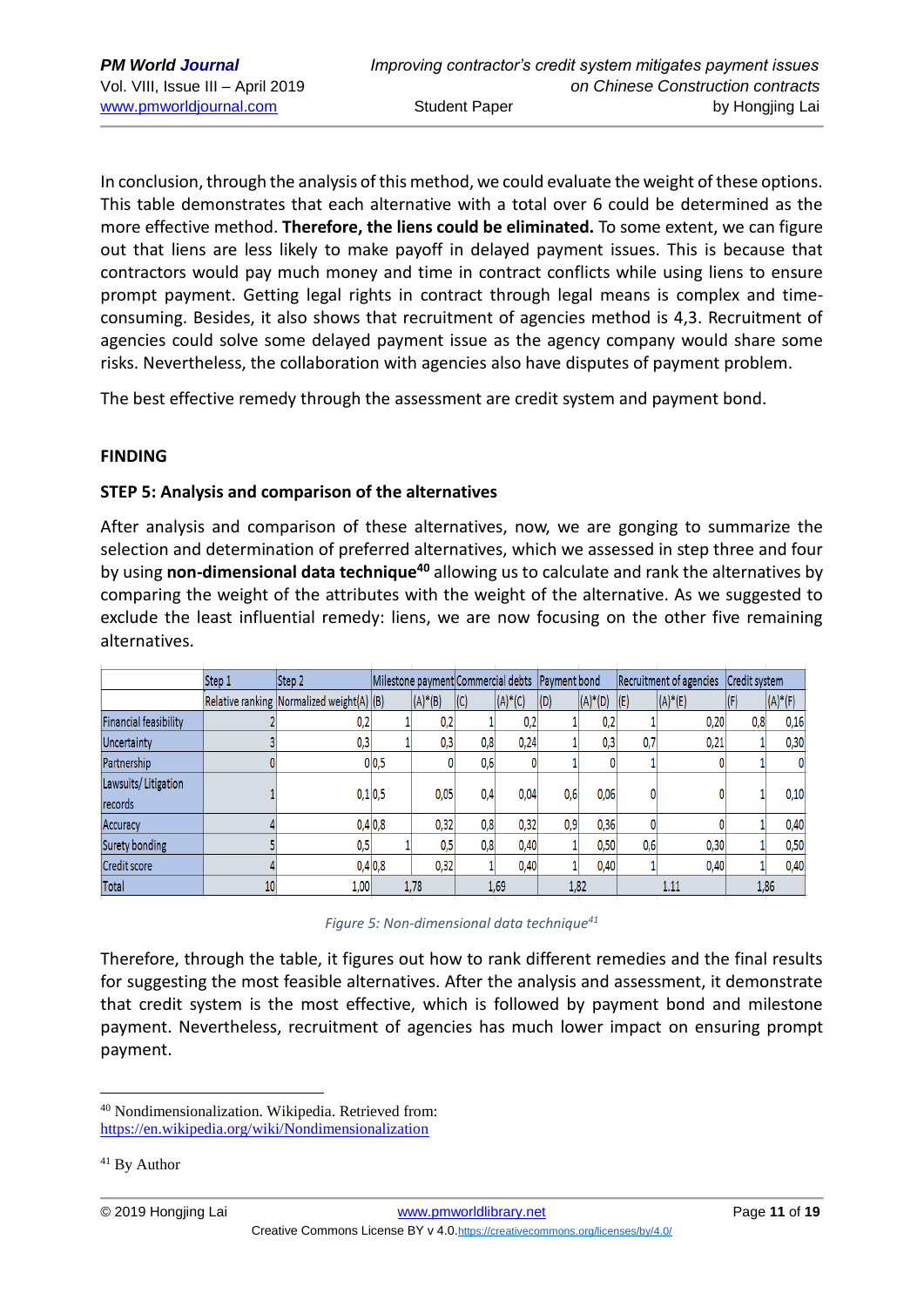### **STEP 6: Selection of preferred alternative**

Following table ranks alternatives from best to worst:



*Figure 6: Rank table<sup>42</sup>*

Learned from the assessment and analysis, it could be summarized that credit system is most feasible and effective alternative for contractors to ensure prompt payment. Moreover, credit system management plays in essential role in project management, which is closely related with the financial initiation and business negotiation of contract provision. Credit management including trade credit management and supervision should be implemented in every project steps and process.

Thus, **the best alternative option is credit system**, **followed by payment bond, milestone management and commercial debts.** Those 4 remedies doesn't need to go to verified and are cost and time saving for the parties involved.

Credit system management relates to different departments of corporation as well as principles and regulations of association. During the project, contractors and project owner would verify the credit capability and supervise their credit behavior. Furthermore, these accurate and flexible data of corporation's credit level should be determined by digital assessment. Therefore, the core of credit system is trade credit. "Within the trade credit literature, relatively few studies use industry or sector as a variable. Most of these few studies do not contain quantitative analyses

<sup>&</sup>lt;sup>42</sup> By Author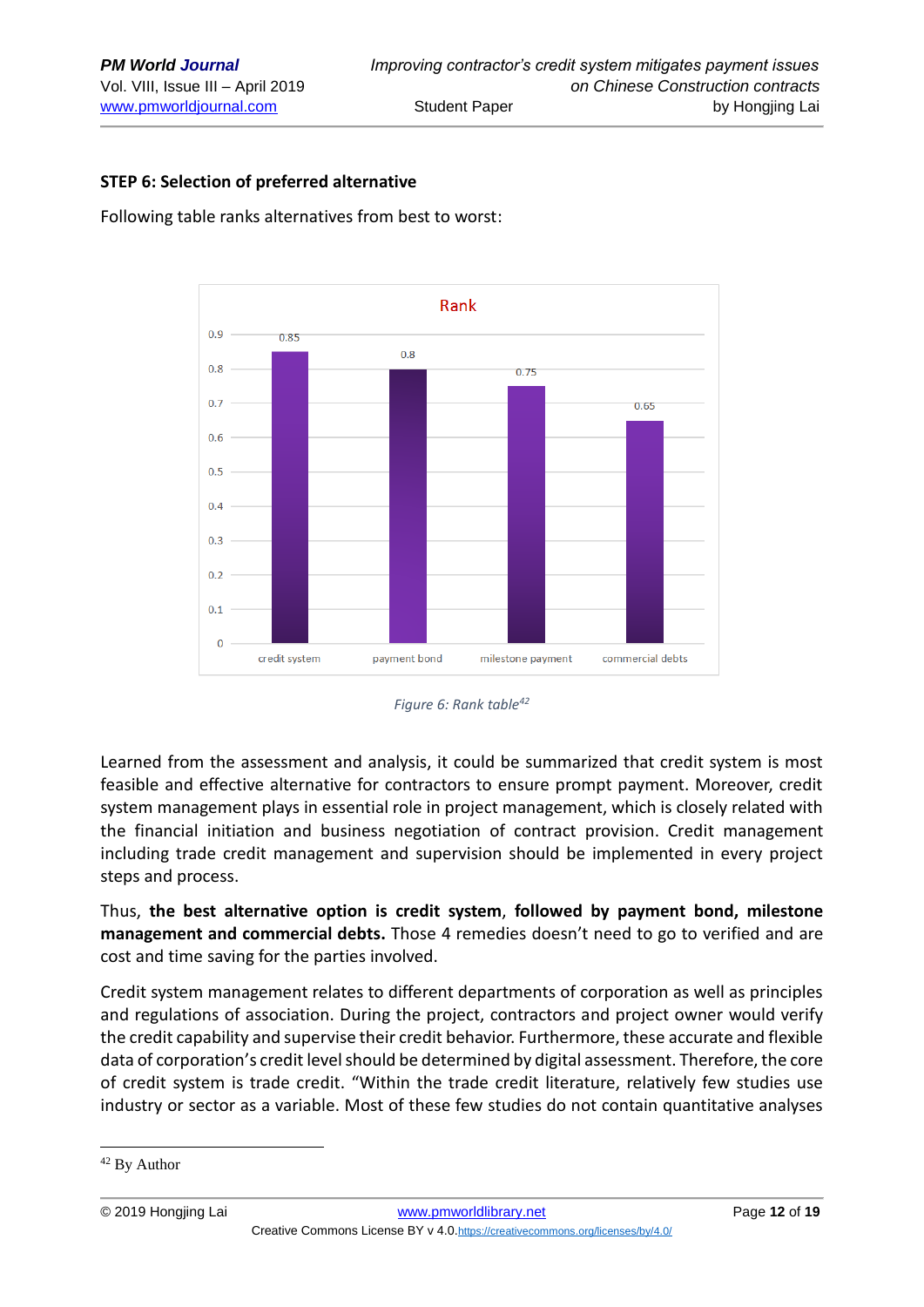of financial structure. One that does is the study BERR commissioned from Professor Nick Wilson of Leeds University Business School's Credit Management Research Centre into business to business payment trends and behaviour in the UK, 1997-2007 (Wilson, 2008)."<sup>43</sup> For instance, there are factual figures show that "for construction, the average ratio of trade creditors to total liabilities showed less volatility and a relatively clear upward trend, rising steadily from 66% in 1997 to 79% in 2006. Construction together with business services had the highest sector means for this ratio. By comparison, the average of trade debtors as a proportion of total assets was much less, at around 39%, and showed no trend change." <sup>44</sup> In conclusion, credit system management should be verified in the whole process of project management with digital confirmation and supervision.

### **STEP 7: Performance monitoring and post-evaluation of results**

Up to now, we have determined and selected the best alternative to prompt payment issues as credit system. Here, we could apply a Pareto analysis in order to evaluate the impact of credit system leading to ensuring prompt payment for contractors. "Pareto Analysis is a statistical technique in decision-making used for the selection of a limited number of tasks that produce significant overall effect. It uses the Pareto Principle (also known as the 80/20 rule) the idea that by doing 20% of the work you can generate 80% of the benefit of doing the entire job. For example, a vast majority of problems (80%) are produced by a few key causes (20%)."<sup>45</sup>

<sup>43</sup> (2013, July) TRADE CREDIT IN THE UK CONTRUCTION INDUSTRY: An Empirical Analysis of Construction Contractor Financial Positioning and Performance. Retrieved from: [https://assets.publishing.service.gov.uk/government/uploads/system/uploads/attachment\\_data/file/210964/bis-13-](https://assets.publishing.service.gov.uk/government/uploads/system/uploads/attachment_data/file/210964/bis-13-956-trade_credit-in-uk-construction-industry-analysis.pdf) [956-trade\\_credit-in-uk-construction-industry-analysis.pdf](https://assets.publishing.service.gov.uk/government/uploads/system/uploads/attachment_data/file/210964/bis-13-956-trade_credit-in-uk-construction-industry-analysis.pdf)

<sup>44</sup> (2013, July) TRADE CREDIT IN THE UK CONTRUCTION INDUSTRY: An Empirical Analysis of Construction Contractor Financial Positioning and Performance. Retrieved from: [https://assets.publishing.service.gov.uk/government/uploads/system/uploads/attachment\\_data/file/210964/bis-13-](https://assets.publishing.service.gov.uk/government/uploads/system/uploads/attachment_data/file/210964/bis-13-956-trade_credit-in-uk-construction-industry-analysis.pdf) [956-trade\\_credit-in-uk-construction-industry-analysis.pdf](https://assets.publishing.service.gov.uk/government/uploads/system/uploads/attachment_data/file/210964/bis-13-956-trade_credit-in-uk-construction-industry-analysis.pdf)

<sup>45</sup> Duncan Haughey, PARETO ANALYSIS STEP BY STEP. Retrieved from: <https://www.projectsmart.co.uk/pareto-analysis-step-by-step.php>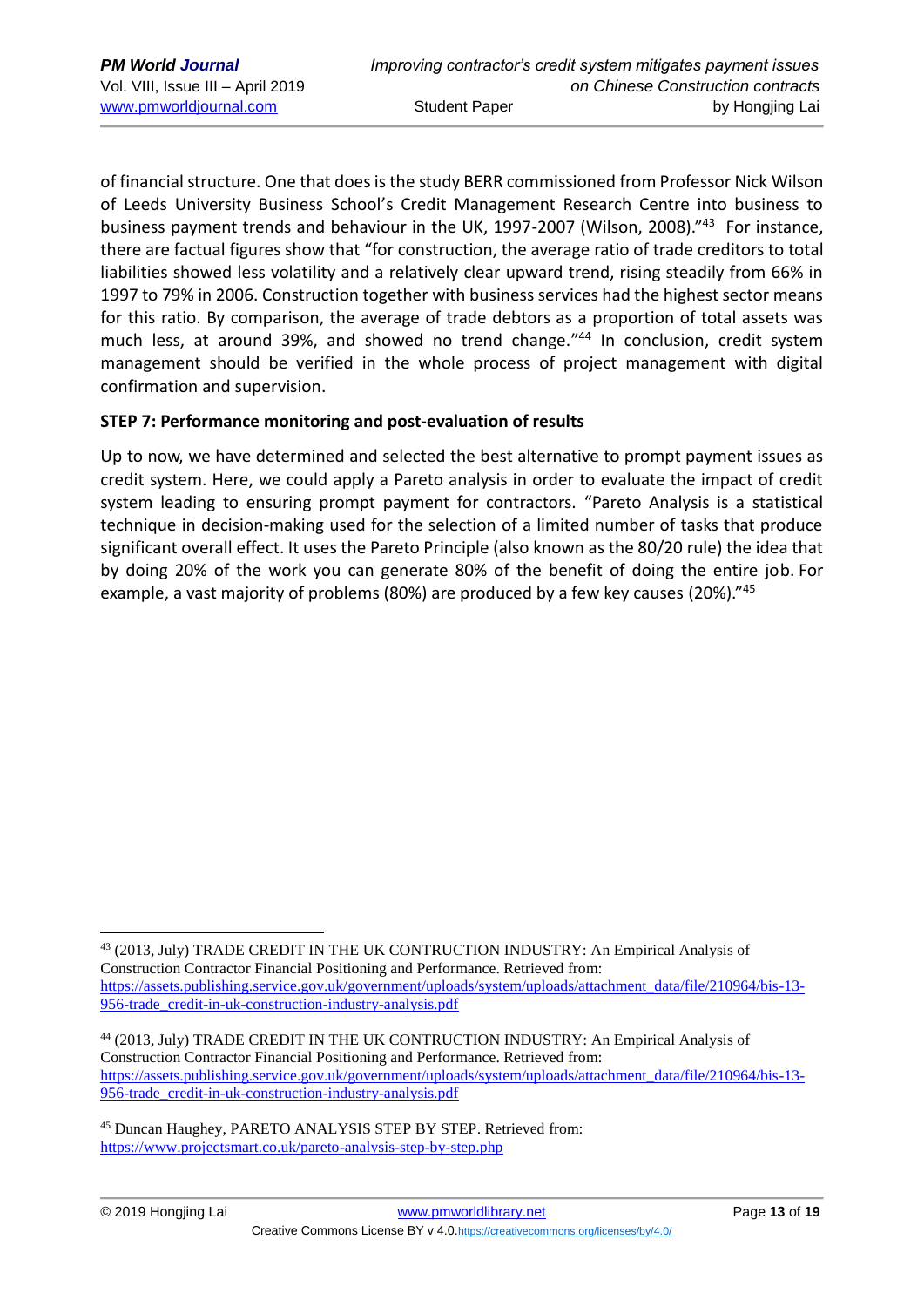

*Figure 7: Pareto Analysis<sup>46</sup>*

Through the analysis of impact of prompt payment without credit system, it demonstrates that corporation's credit score totally has a direct relation with the credit system. Besides, in the project management, surety bonding also has been highly influenced by credit system, which is followed by risk management of contract.

<sup>46</sup> By Author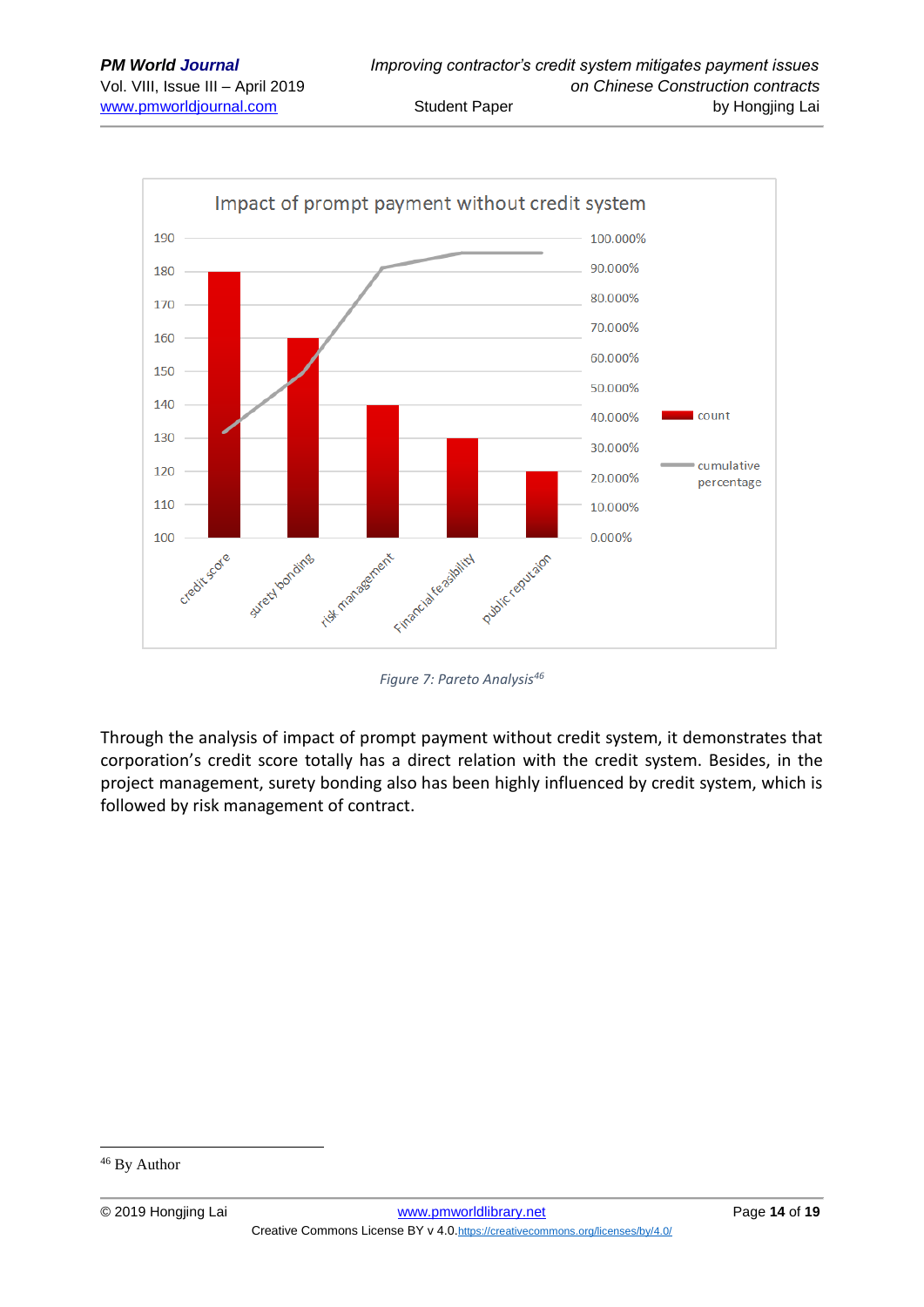

*Figure 8: Pareto Analysis<sup>47</sup>*

As a result, after the implementation of credit system, the possibilities of credit score for influencing prompt payment significantly decrease, accompanying by surety bonding and risk management. Therefore, for corporation's reputation and financial feasibility would generate improvement, too.

#### **CONCLUSION**

In conclusion, this paper mainly explained and answered two questions. The first question is: from the perspective of contractors, what are the leading causes for delayed and late payment issues? What's more, the second question is: what are the feasible remedies for contractors to release and handle this issue?

After coming up with these questions, it started to explain the detailed performance of these leading causes and implementation of these effective remedies. Here, it should be focused on that different alternatives: Milestone payment, Commercial debt, Liens, Payment, Recruitment agencies and credit system. In this paper, it takes several steps to elucidate, analyze and evaluate these alternatives. Thereby, it suggests excluding the remedy of using Liens and figures out the impact of recruitment of agencies is much less than other alternatives. Nevertheless, it is

<sup>&</sup>lt;sup>47</sup> By Author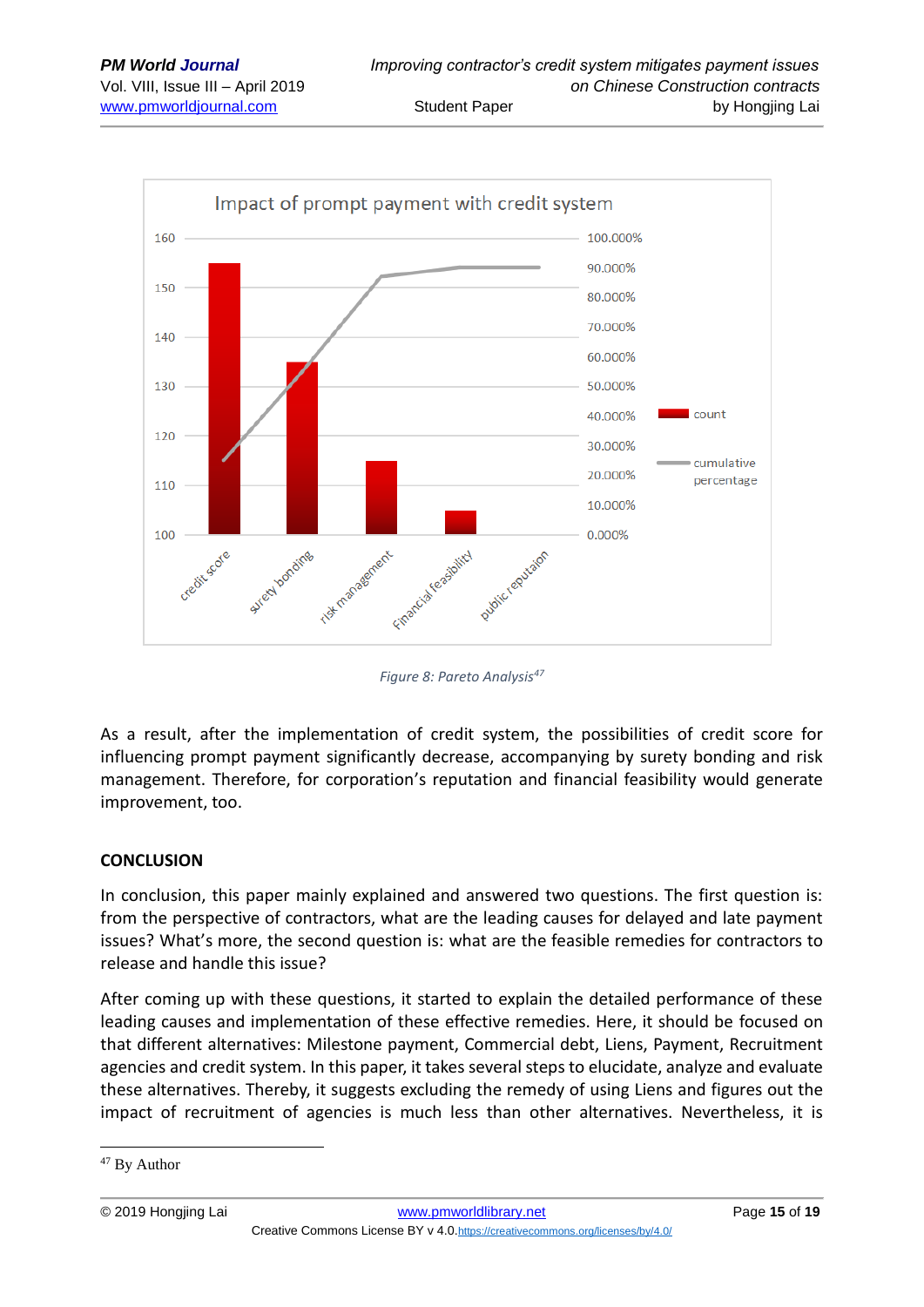reported that "Within the industry, in spite of the enactment of the CCA to improve cash flow, using speedy dispute resolution measures. The result shows that payment delays are more frequent than losses."<sup>48</sup> Most payment issues of construction projects are determined by complex and multiple factors as well as the solutions to handle these issues should be interact and use together. Moreover, in this paper, it figures out credit system could be the most feasible remedy, with payment bond ranking second and milestone payment ranking third.

Obviously, credit system is organized and regulated in corporation's constitution and project management. To some extent, every corporation has its own credit system and it has been assigned in corporation management and operation. To develop and improve credit system of project is beneficial for avoiding delayed and non-payment issues. Moreover, to emphasize and concentrate, the key words of this paper: construction industry, delayed payment, milestone, debt, credit

#### **BIBLIOGRAPHY**

Jiqing. Y. Thoughts on the arrears of construction projects in the construction field. Retrieved from:<https://wenku.baidu.com/view/9c6f6a182f3f5727a5e9856a561252d380eb20fc.html>

Measures to solve the problem of arrears in the construction sector. Retrieved from: <https://jingyan.baidu.com/article/3ea51489bc2ae452e71bba48.html>

Talking about the Problem of Arrears and the Countermeasures. Retrieved from: <https://www.cbi360.net/hyjd/20171228/110889.html>

Y.LISA COLON. Federal Prompt Payment Act – Accuracy is Critical. Retrieved from: [https://www.smithcurrie.com/publications/common-sense-contract-law/federal-prompt](https://www.smithcurrie.com/publications/common-sense-contract-law/federal-prompt-payment-act-accuracy-is-critical/)[payment-act-accuracy-is-critical/](https://www.smithcurrie.com/publications/common-sense-contract-law/federal-prompt-payment-act-accuracy-is-critical/)

About Nationwide Prompt -Payment Laws in the Construction Industry. Retrieved from: <https://www.zlien.com/prompt-payment/>

Reasons for construction arrears. Retrieved from: <https://zhidao.baidu.com/question/621803352512684332.html>

APM. Association for project management. Retrieved from: <https://www.apm.org.uk/resources/find-a-resource/competence-framework/>

Report of Causes and Countermeasures of the Arrears. Retrieved from: <https://wenku.baidu.com/view/c14f1b98b8f3f90f76c66137ee06eff9aef849cd.html>

Default project Baidu Encyclopedia. Retrieved from: [https://baike.baidu.com/item/%E6%8B%96%E6%AC%A0%E5%B7%A5%E7%A8%8B%E6%AC%BE](https://baike.baidu.com/item/%E6%8B%96%E6%AC%A0%E5%B7%A5%E7%A8%8B%E6%AC%BE/8587656?fr=aladdin)

<sup>48</sup> Thanuja Ramachandra and James Olabode Bamidale Rotimi. ( 2012, September, 24-26 ). Construction payment delays and losses: Perceptions of New Zealand. Retrieved from:

[http://aut.researchgateway.ac.nz/bitstream/handle/10292/5812/rotimi\\_constructionpaymentdelaysandlosses\\_percepti](http://aut.researchgateway.ac.nz/bitstream/handle/10292/5812/rotimi_constructionpaymentdelaysandlosses_perceptionsofnewzealand_text.pdf?sequence=4) [onsofnewzealand\\_text.pdf?sequence=4](http://aut.researchgateway.ac.nz/bitstream/handle/10292/5812/rotimi_constructionpaymentdelaysandlosses_perceptionsofnewzealand_text.pdf?sequence=4)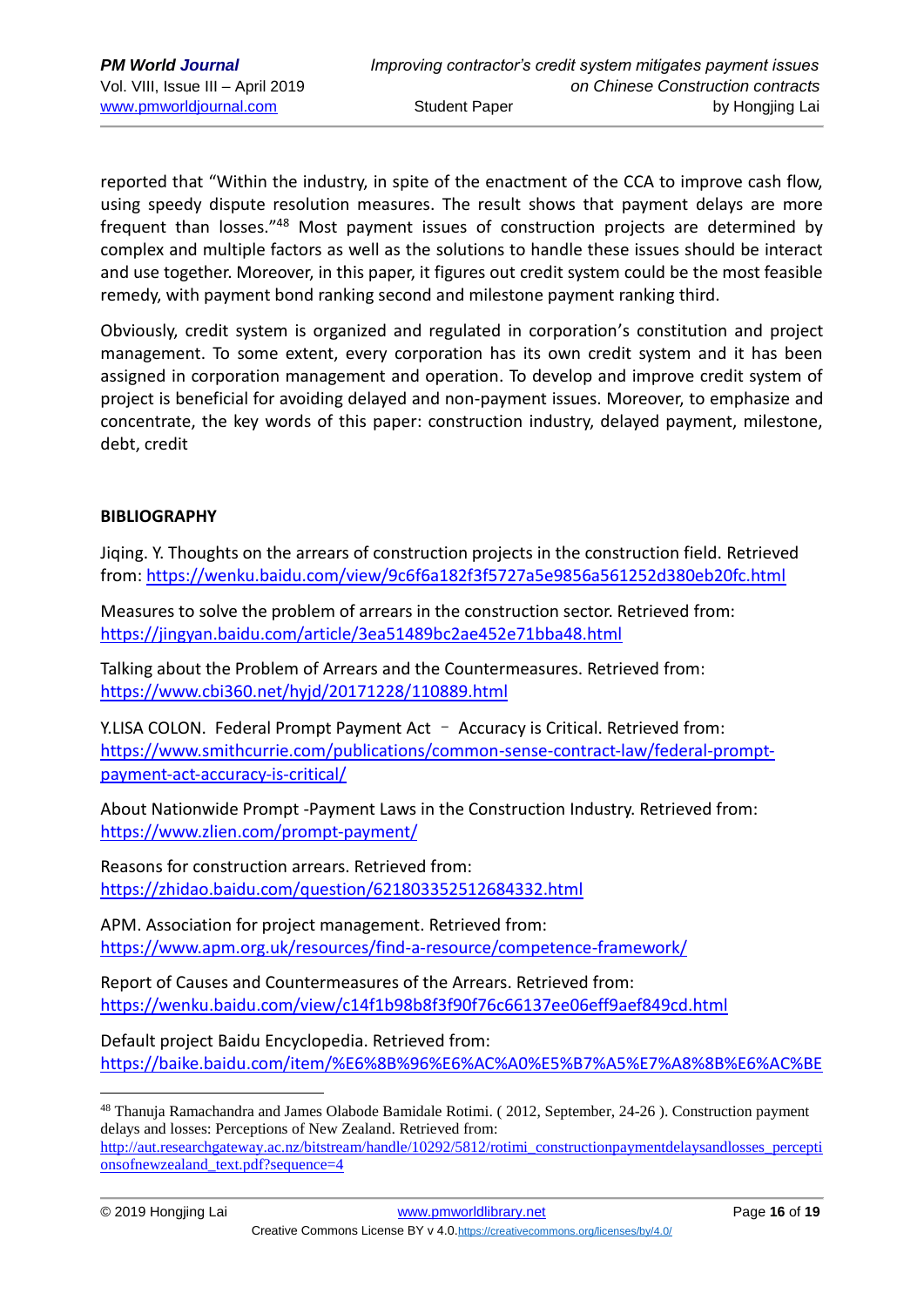# [/8587656?fr=aladdin](https://baike.baidu.com/item/%E6%8B%96%E6%AC%A0%E5%B7%A5%E7%A8%8B%E6%AC%BE/8587656?fr=aladdin)

Edward H. Tricker and Kory D. George and Erin L. (Gerdes) Ebeler. Survey of Prompt Pay Statues. Retrieved from: <https://www.woodsaitken.com/wp-content/uploads/2011/12/PromptPay.pdf>

Ping. L. Analysis on the Reasons and Countermeasures for the Increase of Arrears. Retrieved form:

http://xueshu.baidu.com/s?wd=paperuri%3A(bc2a692059ef2fc17d44205896cf190b)&filter=sc\_ long\_sign&tn=SE\_baiduxueshu\_c1gjeupa&ie=utf-

8&sc\_ks\_para=q%3D%E6%B5%85%E6%9E%90%E6%8B%96%E6%AC%A0%E5%B7%A5%E7%A8 %8B%E6%AC%BE%E5%A2%9E%E5%8A%A0%E7%9A%84%E5%8E%9F%E5%9B%A0%E5%8F%8A %E5%AF%B9%E7%AD%96

Remedies for late payment in the construction industry. Retrieved from: https://www.designingbuildings.co.uk/wiki/Remedies for late payment in the construction [industry](https://www.designingbuildings.co.uk/wiki/Remedies_for_late_payment_in_the_construction_industry)

Remedies for delay in construction contracts. Retrieved from: <https://www.lexology.com/library/detail.aspx?g=7bd565a6-211f-4e51-a270-401e77fcf785>

Definition of credit system in Baidu Baike. Retrieved from: [https://baike.baidu.com/item/%E4%BF%A1%E7%94%A8%E5%88%B6%E5%BA%A6/7899708?fr](https://baike.baidu.com/item/%E4%BF%A1%E7%94%A8%E5%88%B6%E5%BA%A6/7899708?fr=aladdin) [=aladdin](https://baike.baidu.com/item/%E4%BF%A1%E7%94%A8%E5%88%B6%E5%BA%A6/7899708?fr=aladdin)

Measures to prevent arrears. Retrieved from: <http://m.lawtime.cn/info/gongcheng/jzgcsp/201709053349899.html>

Remedies for late payment in the construction industry. Retrieved from: https://www.designingbuildings.co.uk/wiki/Remedies for late payment in the construction **[industry](https://www.designingbuildings.co.uk/wiki/Remedies_for_late_payment_in_the_construction_industry)** 

Payment Remedies in Construction Contracts. Retrieved from: [https://mcsmag.com/payment](https://mcsmag.com/payment-remedies-construction-contracts/)[remedies-construction-contracts/](https://mcsmag.com/payment-remedies-construction-contracts/)

Measures to prevent arrears. Retrieved from: [https://translate.google.fr/?hl=en#zh-](https://translate.google.fr/?hl=en#zh-CN/en/%E9%98%B2%E6%AD%A2%E6%8B%96%E6%AC%A0%E5%B7%A5%E7%A8%8B%E6%AC%BE%E6%8E%AA%E6%96%BD)[CN/en/%E9%98%B2%E6%AD%A2%E6%8B%96%E6%AC%A0%E5%B7%A5%E7%A8%8B%E6%AC](https://translate.google.fr/?hl=en#zh-CN/en/%E9%98%B2%E6%AD%A2%E6%8B%96%E6%AC%A0%E5%B7%A5%E7%A8%8B%E6%AC%BE%E6%8E%AA%E6%96%BD) [%BE%E6%8E%AA%E6%96%BD](https://translate.google.fr/?hl=en#zh-CN/en/%E9%98%B2%E6%AD%A2%E6%8B%96%E6%AC%A0%E5%B7%A5%E7%A8%8B%E6%AC%BE%E6%8E%AA%E6%96%BD)

Ensure you get paid when contracting. Retrieved from: [https://www.contractorcalculator.co.uk/ensuring\\_payment\\_contracting.aspx](https://www.contractorcalculator.co.uk/ensuring_payment_contracting.aspx)

Anna Regína Björnsdóttir. (2010). Financial feasibility assessments. Retrieved from: [https://skemman.is/bitstream/1946/4452/1/Assessments\\_fixed.pdf](https://skemman.is/bitstream/1946/4452/1/Assessments_fixed.pdf)

L. Ustinovičius and D. Migilinskas and J. Tamošaitienė and E.K. Zavadskas. UNCERTAINTY ANALYSIS IN CONSTRUCTION PROJECT'S APPRAISAL PHASE. Retrieved from: <https://pdfs.semanticscholar.org/0265/7c64c84c4d6ddb7e81f4edbb3fac674daf22.pdf>

Yun. C and Zhigen. H and Quan. L and Maoyang. Z. Risk Propagation of Delayed Payment in Stakeholder Network of Large Hydropower Project Construction considering Risk Resistance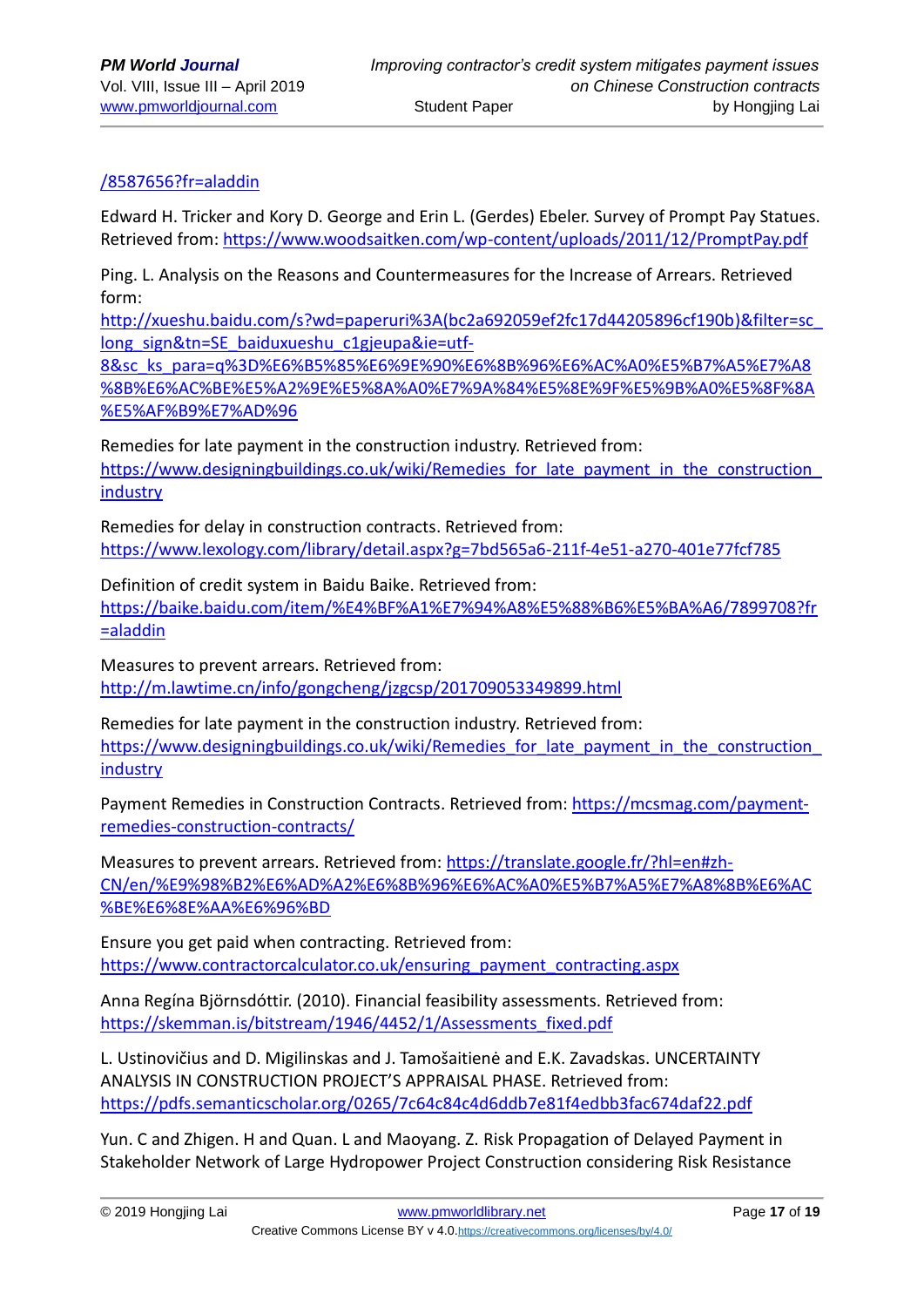and Mitigation. Retrieved from: <https://www.hindawi.com/journals/mpe/2018/8013207/>

The cause of late payment in construction. Retrieved from: [https://www.designingbuildings.co.uk/wiki/The\\_causes\\_of\\_late\\_payment\\_in\\_construction](https://www.designingbuildings.co.uk/wiki/The_causes_of_late_payment_in_construction)

Abedelsalam H. Nasser. (2013, November). The Effect of Payment Delay on Construction Projects in Gaza Strip. Retrieved from: <http://library.iugaza.edu.ps/thesis/111755.pdf>

GUILD OF PROJECT CONTROLS COMPENDIUM and REFERENCE (CaR). Retrieved from[:http://www.planningplanet.com/guild/gpccar/managing-contracts-managing-the](http://www.planningplanet.com/guild/gpccar/managing-contracts-managing-the-contract)[contract](http://www.planningplanet.com/guild/gpccar/managing-contracts-managing-the-contract)

MILESTONE PAYMENTS MAY NOT BE AN ADEQUATE PAYMENT MECHANISM IN CONSTRUCTION CONTRACTS - WHAT YOU NEED TO KNOW. Retrieved from: [https://gowlingwlg.com/en/insights](https://gowlingwlg.com/en/insights-resources/articles/2018/milestone-payments-in-construction-contracts/)[resources/articles/2018/milestone-payments-in-construction-contracts/](https://gowlingwlg.com/en/insights-resources/articles/2018/milestone-payments-in-construction-contracts/)

How Payment Bonds Work on Construction Projects. Retrieved from[:https://www.thebalancesmb.com/how-payment-bonds-work-on-construction-projects-](https://www.thebalancesmb.com/how-payment-bonds-work-on-construction-projects-844794)[844794](https://www.thebalancesmb.com/how-payment-bonds-work-on-construction-projects-844794)

Wikipedia. Surety Bond. Retrieved from: [https://en.wikipedia.org/wiki/Surety\\_bond](https://en.wikipedia.org/wiki/Surety_bond)

Wikipedia. Credit score. Retrieved from: [https://en.wikipedia.org/wiki/Credit\\_score](https://en.wikipedia.org/wiki/Credit_score)

Thanuja Ramachandra and James Olabode Bamidale Rotimi. (2012, September, 24-26). Construction payment delays and losses: Perceptions of New Zealand. Retrieved from: [http://aut.researchgateway.ac.nz/bitstream/handle/10292/5812/rotimi\\_constructionpaymentd](http://aut.researchgateway.ac.nz/bitstream/handle/10292/5812/rotimi_constructionpaymentdelaysandlosses_perceptionsofnewzealand_text.pdf?sequence=4) [elaysandlosses\\_perceptionsofnewzealand\\_text.pdf?sequence=4](http://aut.researchgateway.ac.nz/bitstream/handle/10292/5812/rotimi_constructionpaymentdelaysandlosses_perceptionsofnewzealand_text.pdf?sequence=4)

Nondimensionalization. Wikipedia. Retrieved from: <https://en.wikipedia.org/wiki/Nondimensionalization>